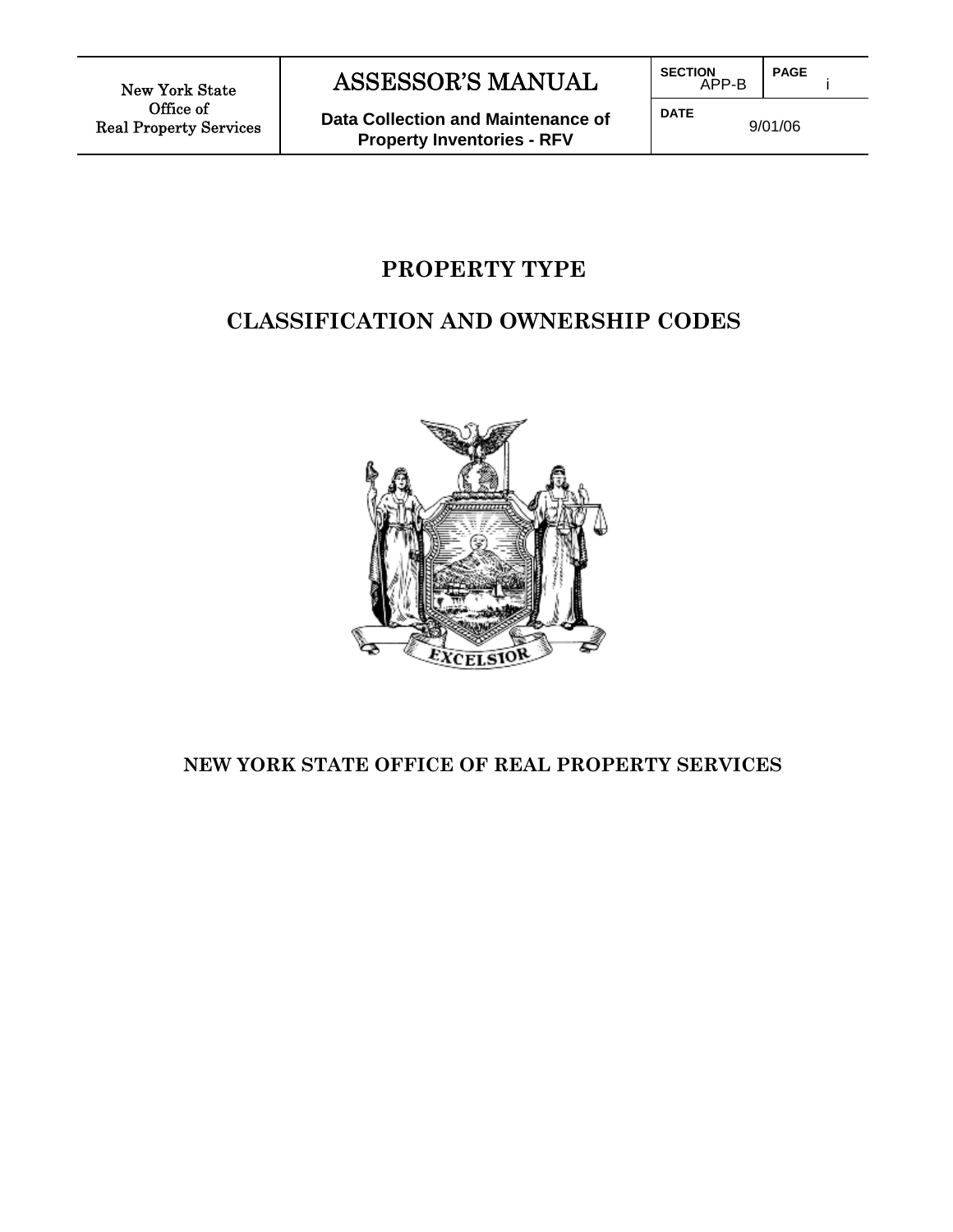This document exists in the Assessor's Manual, as Appendix-B of the Residential-Farm-Vacant section. Additional copies may be obtained from the New York State Office of Real Property Services, WA Harriman State Campus, Albany, New York 12227 (Telephone: (518) 474-1764).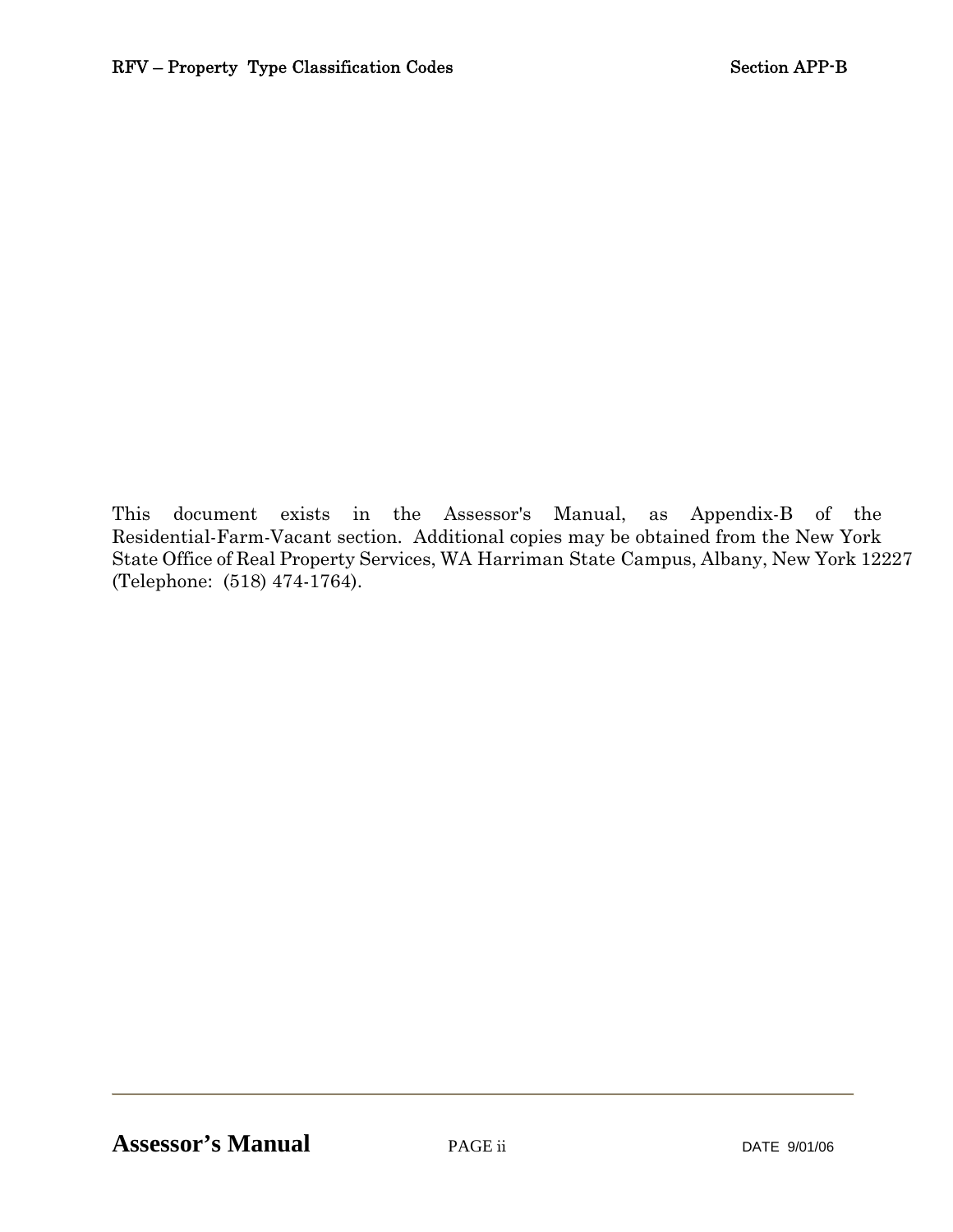Page

## **TABLE OF CONTENTS**

# Property Ownership Codes: What are they and how are they used?

PAGE iii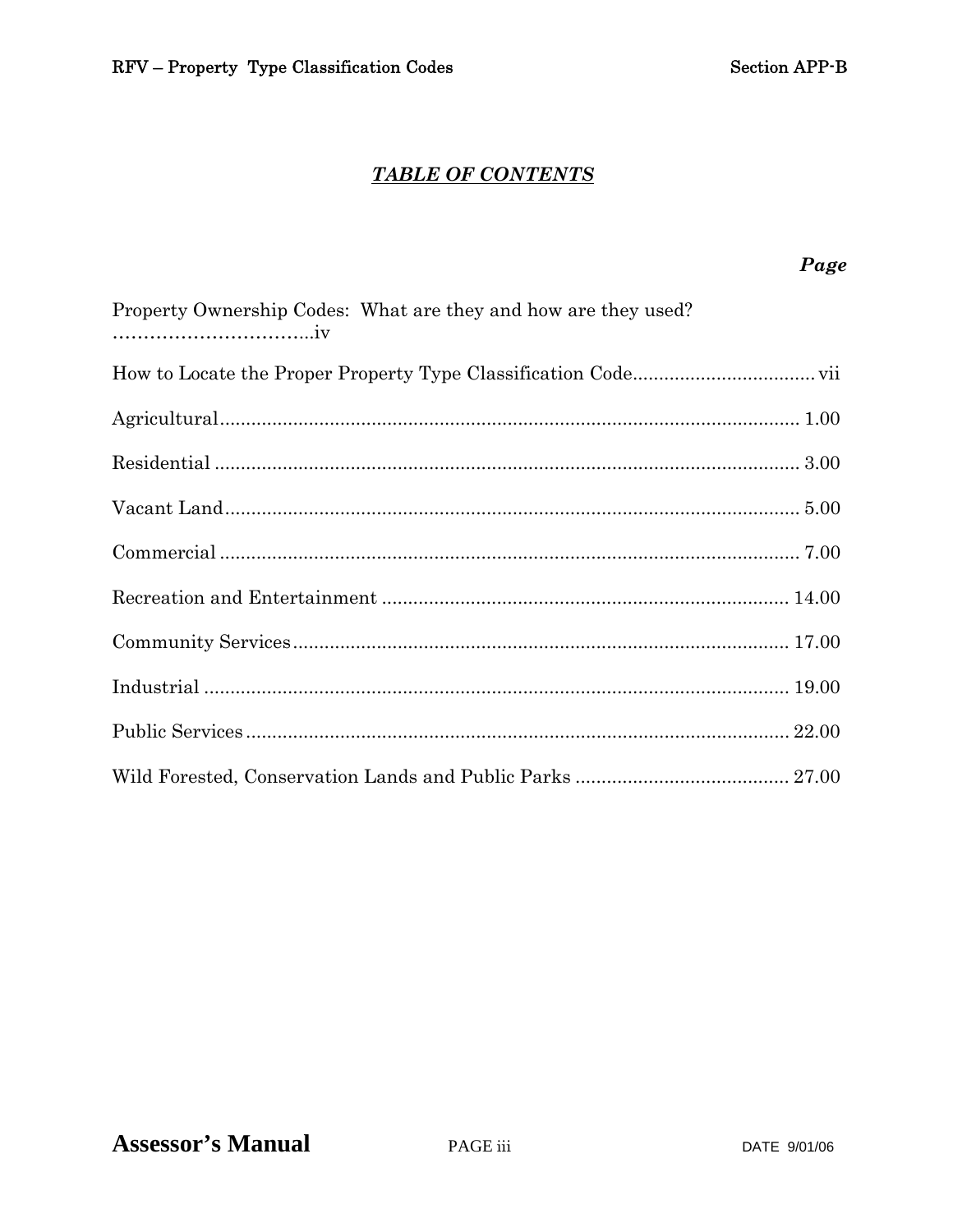### **WATERFRONT / PROPERTY OWNERSHIP CODES: What are they and how are they used?**

Property Type Classification Codes were originally developed to describe the primary use of each parcel of real property on an assessment roll. They were <u>not</u> designed to describe land having water frontage or the type of ownership of parcels. A need exists for ownership codes to describe land having water frontage or the type of ownership of parcels. A need exists for a field which can describe land having any significant water frontage and/or special forms of ownership, such as association, condominium, cooperative and time share. These kinds of ownership, and land that includes water frontage, may exist in many classes of property, for instance residential, commercial, recreation, etc. They may be found in various types of construction ranging from single detached units to high rise buildings to extended docking complexes.

Rather than create duplicate codes for all property types where ownership can vary, with or without water frontage ownership codes have been developed to be used with existing property type codes. The waterfront ownership codes should be used only for those properties meeting the following definitions.

For those using the New York State Real Property System (RPS) the waterfront/ ownership field is located on the property description and location update screen.

There are nine ownership codes:

- A **Association (without waterfront)**: The parcel is individually owned without any water frontage and, in addition, the owner of the parcel shares ownership with other members of the association in the ownership of common areas (i.e., land, lake frontage, docks, pools, tennis courts, etc.). The common areas should also have this code.
- B . **Association (without waterfront)**: The parcel is individually owned with water frontage and, in addition, the owner of the parcel shares ownership with other members of the association in the ownership of common areas (i.e., land, lake frontage, docks, pools, tennis courts, etc.). The common areas should also have this code.
- C **Condominium (without waterfront)**: The property is held in condominium form of ownership without any water frontage. Typically a

# **Assessor's Manual** PAGE iv DATE 9/01/06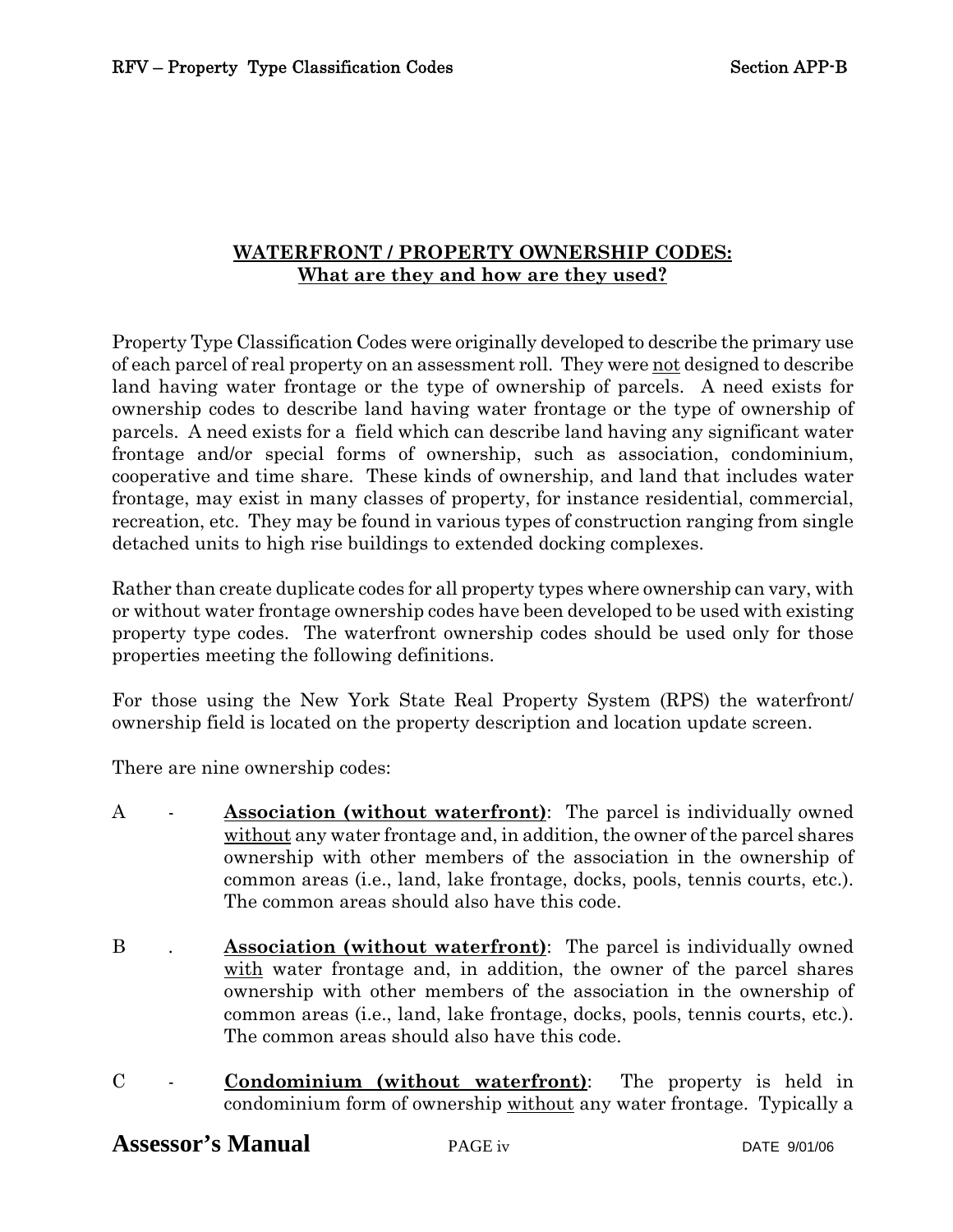#### RFV – Property Type Classification Codes Section APP-B

unit is individually owned, and an interest is owned in the land and in common improvements.

- D **. Condominium (with waterfront)**: The property is held in condominium form of ownership with water frontage. Typically a unit is individually owned, and an interest is owned in the land and in common improvements
- P **Cooperative (without waterfront)**: The property is held in cooperative form of ownership without any water frontage. The unit and improvements are not individually owned. Individuals own shares in the corporation which owns the entire property. The share defines the unit and its liabilities.
- Q . **Cooperative (with waterfront)**: The property is held in cooperative form of ownership with water frontage. The unit and improvements are not individually owned. Individuals own shares in the corporation which owns the entire property. The share defines the unit and its liabilities.
- T **Time Share (without waterfront)**: There are multiple owners of the property, each with the right to use a specific unit for a specific time period annually. There is no water frontage.
- U . **Time Share (with waterfront)**: There are multiple owners of the property, each with the right to use a specific unit for a specific time period annually. There is water frontage.
- W . Property not held in any of these forms of ownership but having water frontage requires a " $W$ " to signify the presence of water frontage.

#### **Property not held in any of these forms of that does not have water frontage requires no waterfront/ownership code.**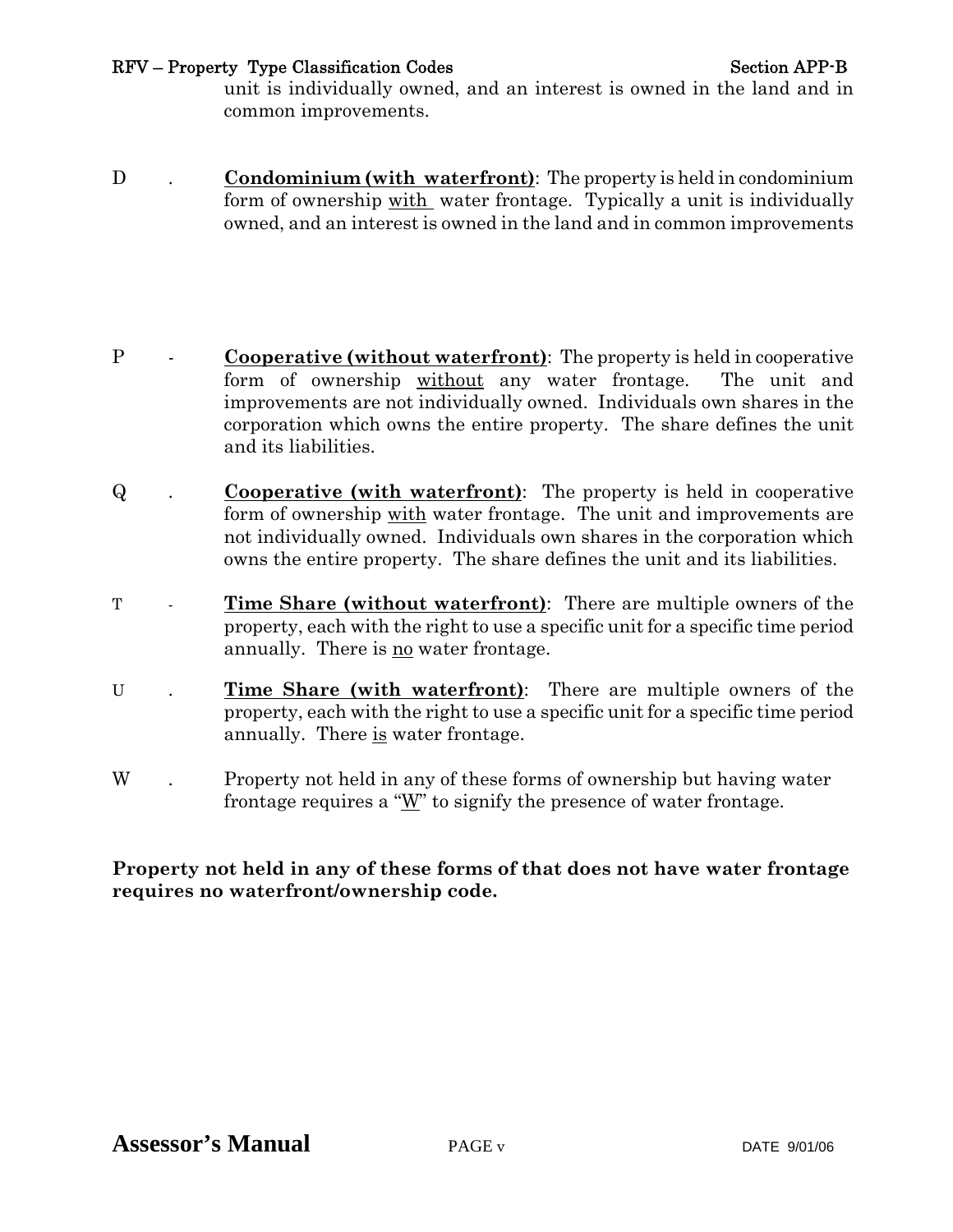#### **The following are examples of the use of the waterfront/ ownership code in conjunction with the property class codes:**

A condominium located in a two story building with eight units and no water frontage would be coded as 411-C.

A single family townhouse held in condominium form of ownership and with water frontage would be classified as a 210-D. If the above townhouse were owned in fee simple in an association, it would be coded 210-B.

 A piece of land best suited for improvement for residential or seasonal purpose with significant water frontage would be classified as a 311-W.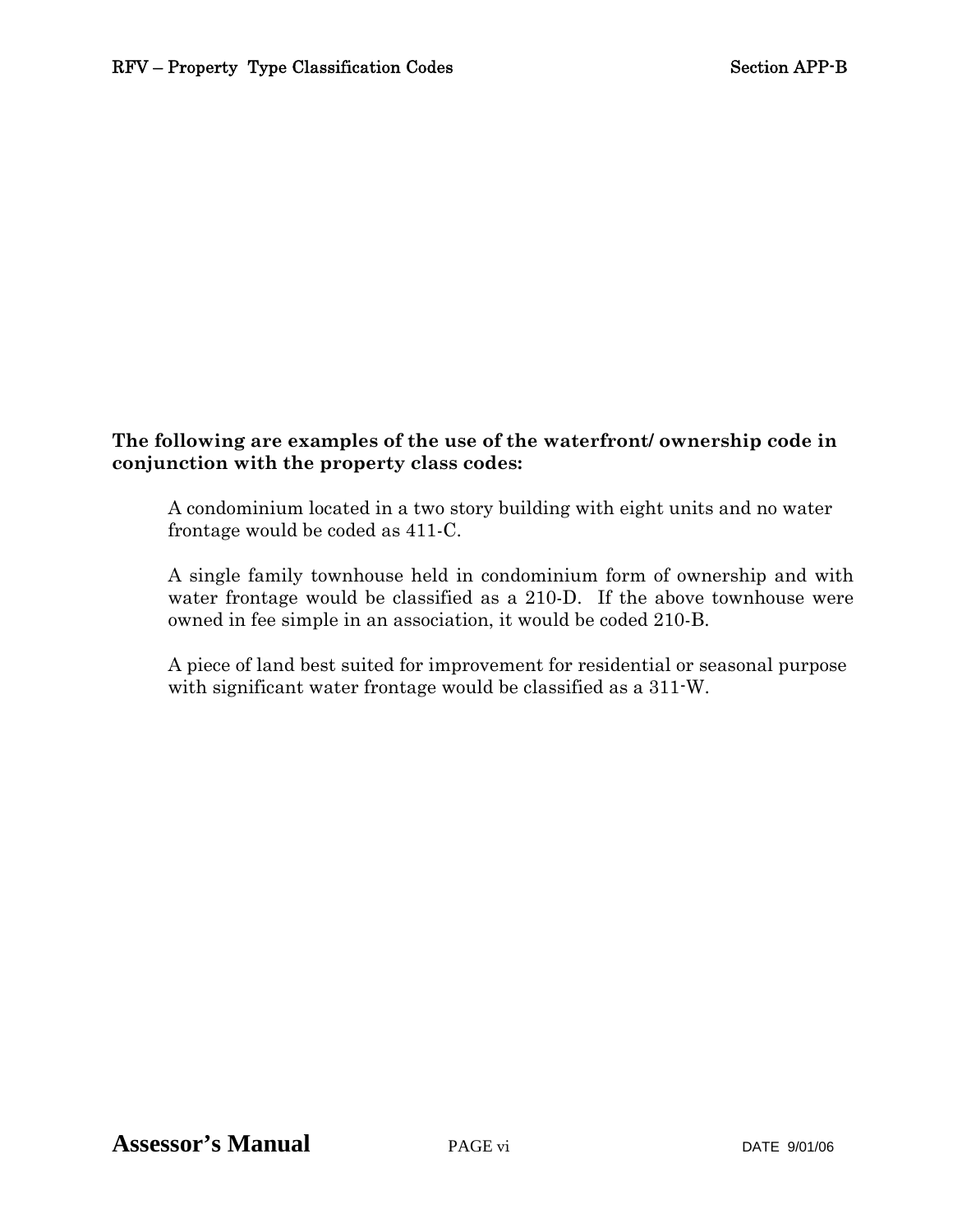#### **HOW TO LOCATE THE PROPER PROPERTY TYPE CLASSIFICATION CODE**

The New York State Office of Real Property Services has developed a simple and uniform classification system to be used in assessment administration in New York State.

The system of classification consists of numeric codes in nine categories. Each category is composed of divisions, indicated by the second digit, and subdivisions (where required), indicated by a third digit. The nine categories are:

|            | Category                        | Description                                                                                                                                           |
|------------|---------------------------------|-------------------------------------------------------------------------------------------------------------------------------------------------------|
| 100        | Agricultural                    | Property used for the production of crops or livestock.                                                                                               |
| <b>200</b> | Residential                     | Property used for human habitation.<br>Living<br>accommodations<br>such as hotels, motels,<br>and<br>apartments are in the Commercial category - 400. |
| 300        | Vacant Land                     | Property that is not in use, is in temporary use, or<br>lacks permanent improvement.                                                                  |
| 400        | Commercial                      | Property used for the sale of goods and/or services.                                                                                                  |
| 500        | Recreation<br>& Entertainment - | Property used by groups for recreation, amusement, or<br>entertainment.                                                                               |
| 600        | Community<br>Services           | Property used for the well being of the community.                                                                                                    |

# **Assessor's Manual** PAGE vii DATE 9/01/06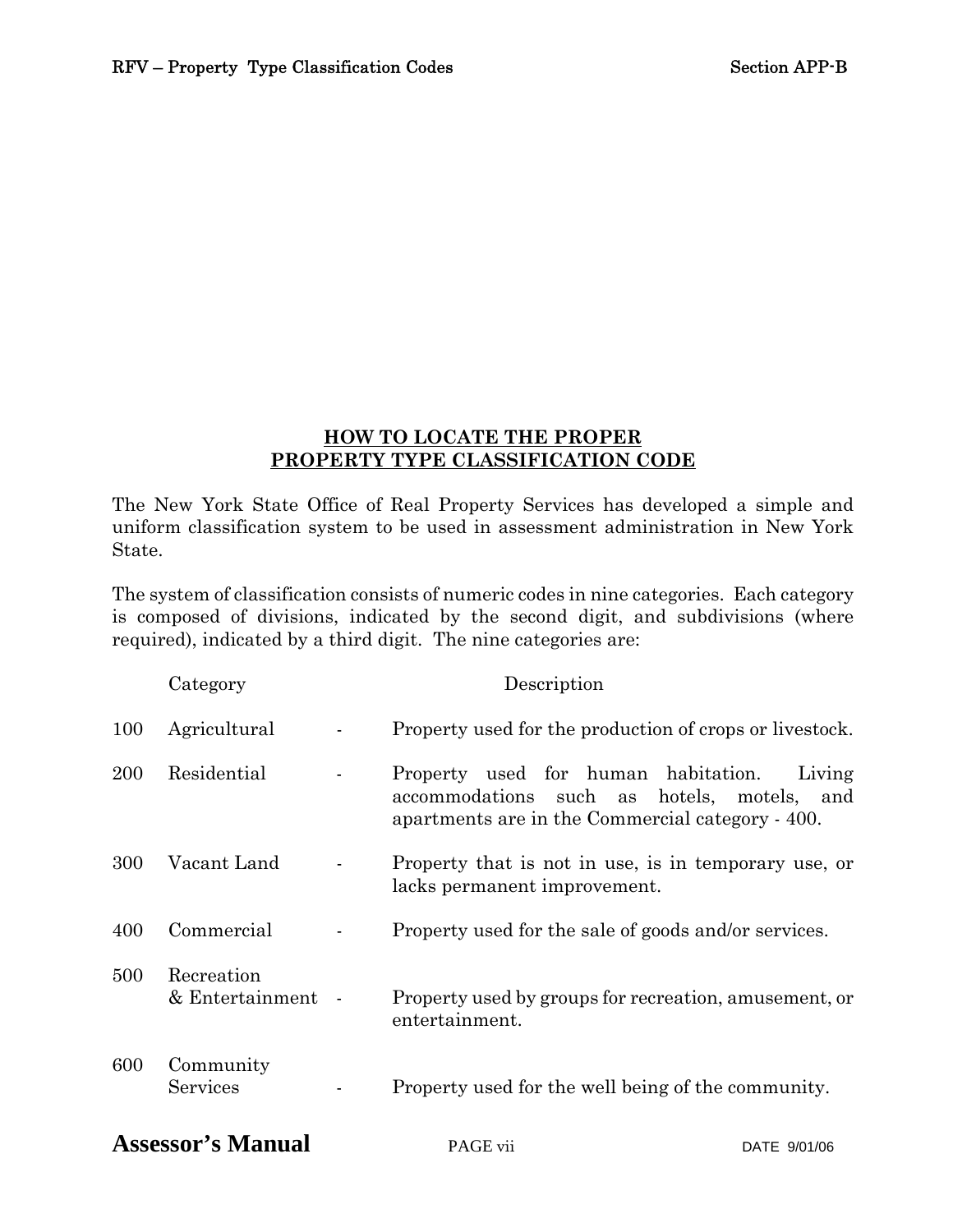|     | RFV – Property Type Classification Codes          |                                                                                               | <b>Section APP-B</b> |
|-----|---------------------------------------------------|-----------------------------------------------------------------------------------------------|----------------------|
| 700 | Industrial                                        | Property used for the production and fabrication of<br>durable and nondurable man-made goods. |                      |
| 800 | <b>Public Services</b>                            | Property used to provide services to the general<br>public.                                   |                      |
| 900 | Wild, Forested,<br>Conservation<br>Lands & Public |                                                                                               |                      |
|     | Parks                                             | Reforested lands, preserves, and private hunting and<br>fishing clubs                         |                      |

The table shown below is part of the coding structure in the Recreation and Entertainment Category. This table demonstrates how to decide what code to use when a property is either clearly described or inadequately described.

| 500 | Recreation and Entertainment | (Category)     |
|-----|------------------------------|----------------|
| 530 | <b>Amusement Facilities</b>  | (Division)     |
| 531 | Fairgrounds                  |                |
| 532 | <b>Amusement Parks</b>       | (Subdivisions) |
| 533 | Game Farms                   |                |
| 534 | Social Organizations         |                |

The number "0" has been reserved to fill in the coding structure where description of a property is inadequate to assign a code at the division level, subdivision level or where it was not necessary to establish a subdivision level.

A Recreation and Entertainment facility that cannot be classified at a division level, should be coded "500" (category).

An amusement facility that is not a fairground, amusement park, game farm, or a social organization should be coded "530" (division).

A fairground should be coded "531" (subdivision).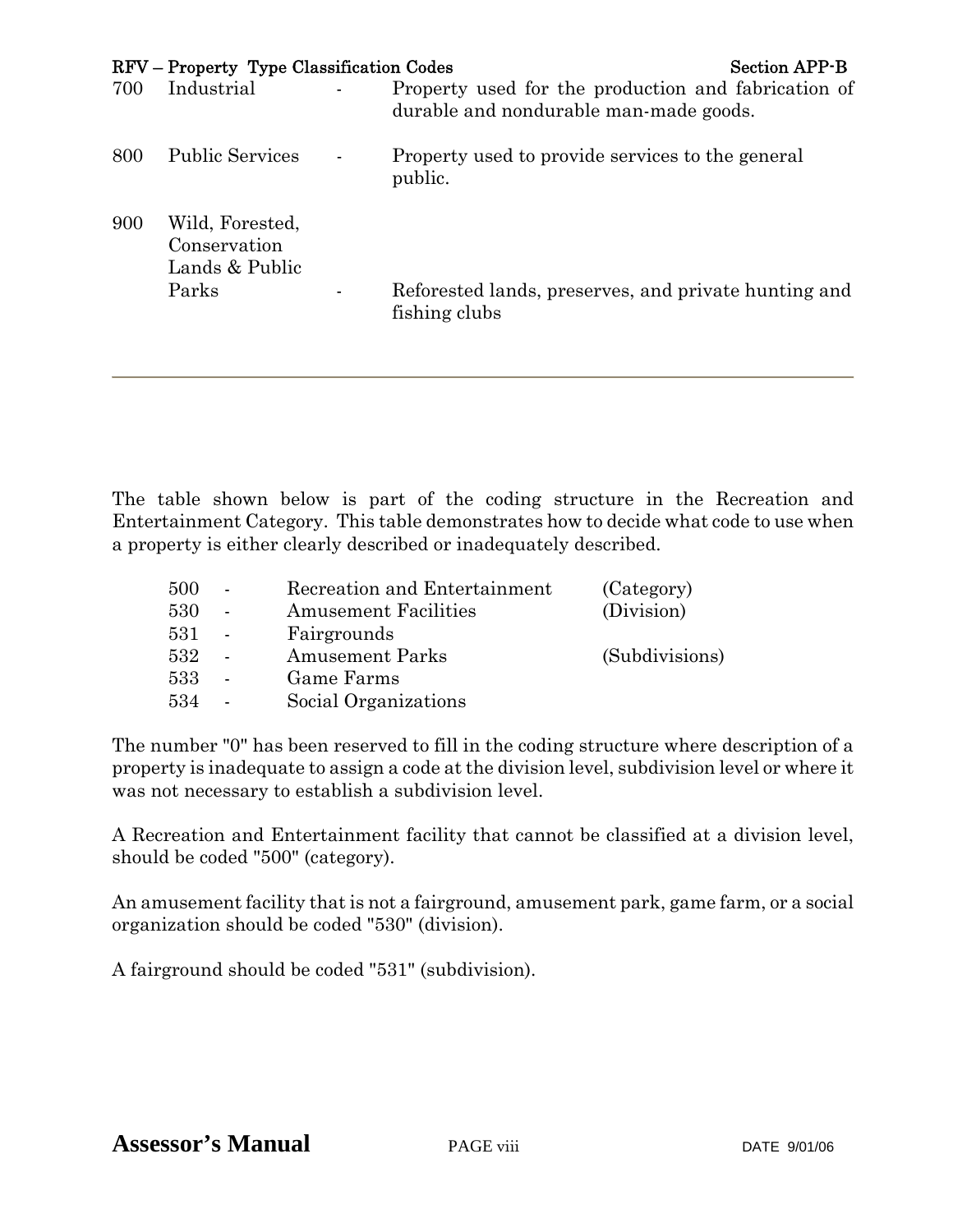$\overline{\phantom{a}}$ 

# New York State | ASSESSOR'S MANUAL | SECTION APP-B | PAGE 1.00

**Data Collection and Maintenance of Property Inventories - RFV**

j **SECTION** APP-B **PAGE** 

**DATE**

9/01/06

# 100 - AGRICULTURAL

I

- 105 Agricultural Vacant Land (Productive) Land used as <u>part</u> of an operating farm. It does not have living accommodations and cannot be specifically related to any of the other divisions in the agricultural category. Usually found when an operating farm is made up of a number of contiguous parcels.
- 110 Livestock and Products
- 111 <u>Poultry and Poultry Products: eggs,</u> chickens, turkeys, ducks and geese 112 - Dairy Products: milk, butter and cheese 113 - Cattle, Calves, Hogs 114 - Sheep and Wool 115 - Honey and Beeswax 116 - Other Livestock: donkeys, goats 117 - Horse Farms 120 - Field Crops Potatoes, wheat, hay, dry beans, corn, oats, and other

field crops.

129 - Acquired Development Rights Land for which development rights have been acquired by a governmental agency (e.g., certain agricultural lands in Suffolk County).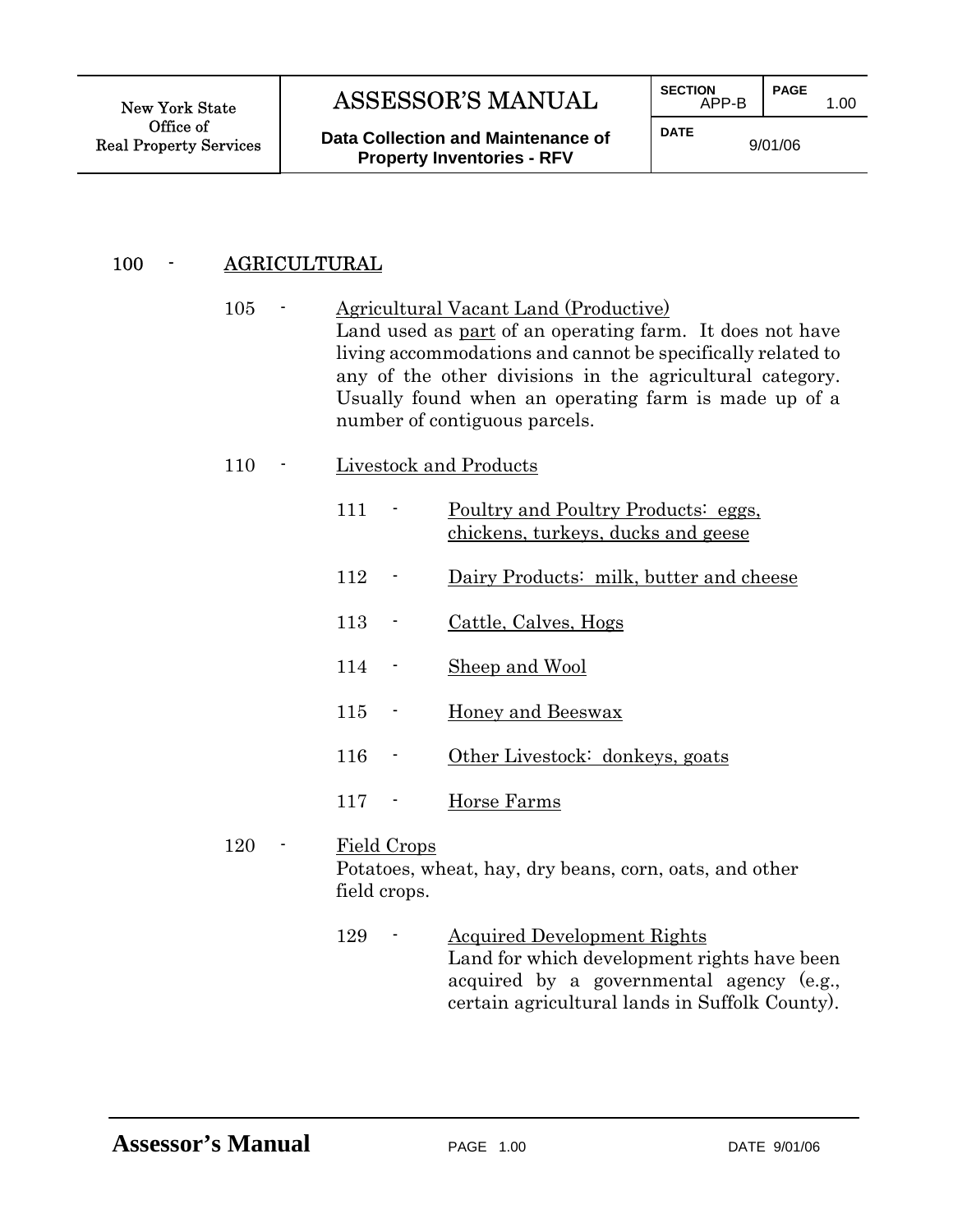# 100 - **AGRICULTURAL** (cont.)

| 130 | <u> Truck Crops - Mucklands</u><br>Muckland used to grow potatoes, sugar beets, onions, snap<br>beans, tomatoes, cabbage, lettuce, cauliflower, sweet corn,<br>celery, etc.       |  |  |
|-----|-----------------------------------------------------------------------------------------------------------------------------------------------------------------------------------|--|--|
| 140 | <u> Truck Crops - Not Mucklands</u><br>Nonmuckland used to grow onions, snap beans, tomatoes,<br>cabbage, lettuce, cauliflower, sweet corn, celery, carrots,<br>beets, peas, etc. |  |  |
| 150 | <b>Orchard Crops</b>                                                                                                                                                              |  |  |
|     | 151<br>Apples, Pears, Peaches, Cherries, etc.                                                                                                                                     |  |  |
|     | 152<br>Vineyards                                                                                                                                                                  |  |  |
| 160 | Other Fruits<br>Strawberries, raspberries, dewberries, currants, etc.                                                                                                             |  |  |
| 170 | <b>Nursery and Greenhouse</b><br>Buildings, greenhouses and land used for growing nursery<br>stock, trees, flowers, hothouse plants, mushrooms, etc.                              |  |  |
| 180 | <b>Specialty Farms</b>                                                                                                                                                            |  |  |
|     | 181<br>Fur Products: mink, chinchilla, etc.                                                                                                                                       |  |  |
|     | 182<br>Pheasant, etc.<br>٠                                                                                                                                                        |  |  |
|     | 183<br>Aquatic: oysterlands, fish and aquatic plants                                                                                                                              |  |  |
|     | 184<br>Livestock: deer, moose, llamas, buffalo, etc.                                                                                                                              |  |  |
| 190 | Fish, Game and Wildlife Preserves                                                                                                                                                 |  |  |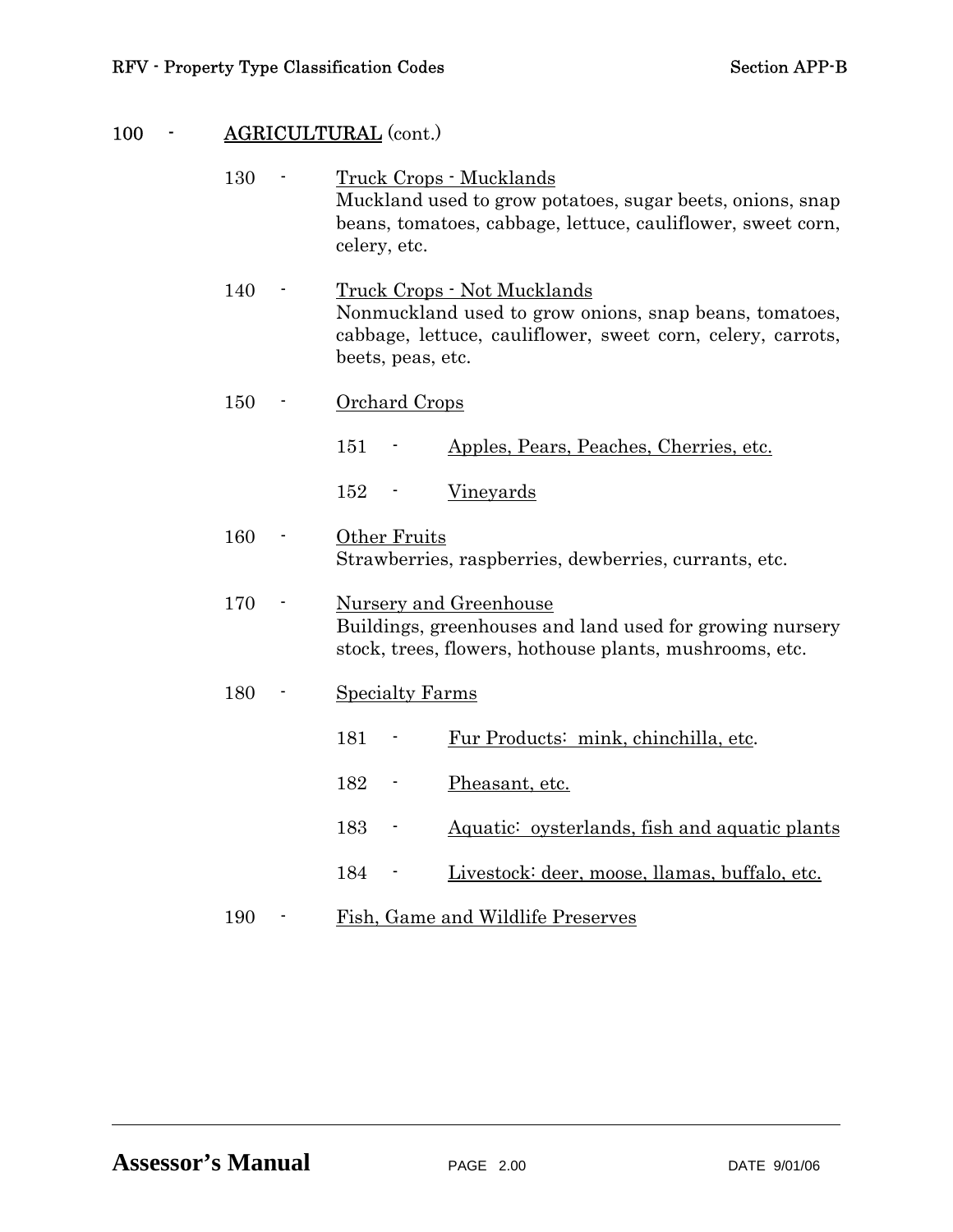#### 200 - RESIDENTIAL

ſ

- 210 One Family Year-Round Residence A one family dwelling constructed for year-round occupancy (adequate insulation, heating, etc.).
	- NOTE: If not constructed for year-round occupancy, see code 260.

#### This following property classification code changes will be established beginning with the 2007 assessment roll. Please make the necessary changes now, as you update your assessment roll.

215- One Family Year-Round Residence with Accessory Apartment A one family, year round residence with a secondary self contained dwelling unit. Accessory apartments are usually contained within or added to the principle residence and are often occupied by immediate family members.

| 220 | Two Family Year-Round Residence<br>A two family dwelling constructed for year-round<br>occupancy.                                                  |
|-----|----------------------------------------------------------------------------------------------------------------------------------------------------|
| 230 | Three Family Year-Round Residence<br>A three family dwelling constructed for year-round<br>occupancy.                                              |
| 240 | <u>Rural Residence with Acreage</u><br>A year-round residence with 10 or more acres of land; it<br>may have up to three year-round dwelling units. |
|     | Primarily residential, also used in<br>241<br><u>agricultural</u> production                                                                       |
|     | 242<br>Recreational use                                                                                                                            |
| 250 | Estate<br>A residential property of not less than 5 acres with a<br>luxurious residence and auxiliary buildings.                                   |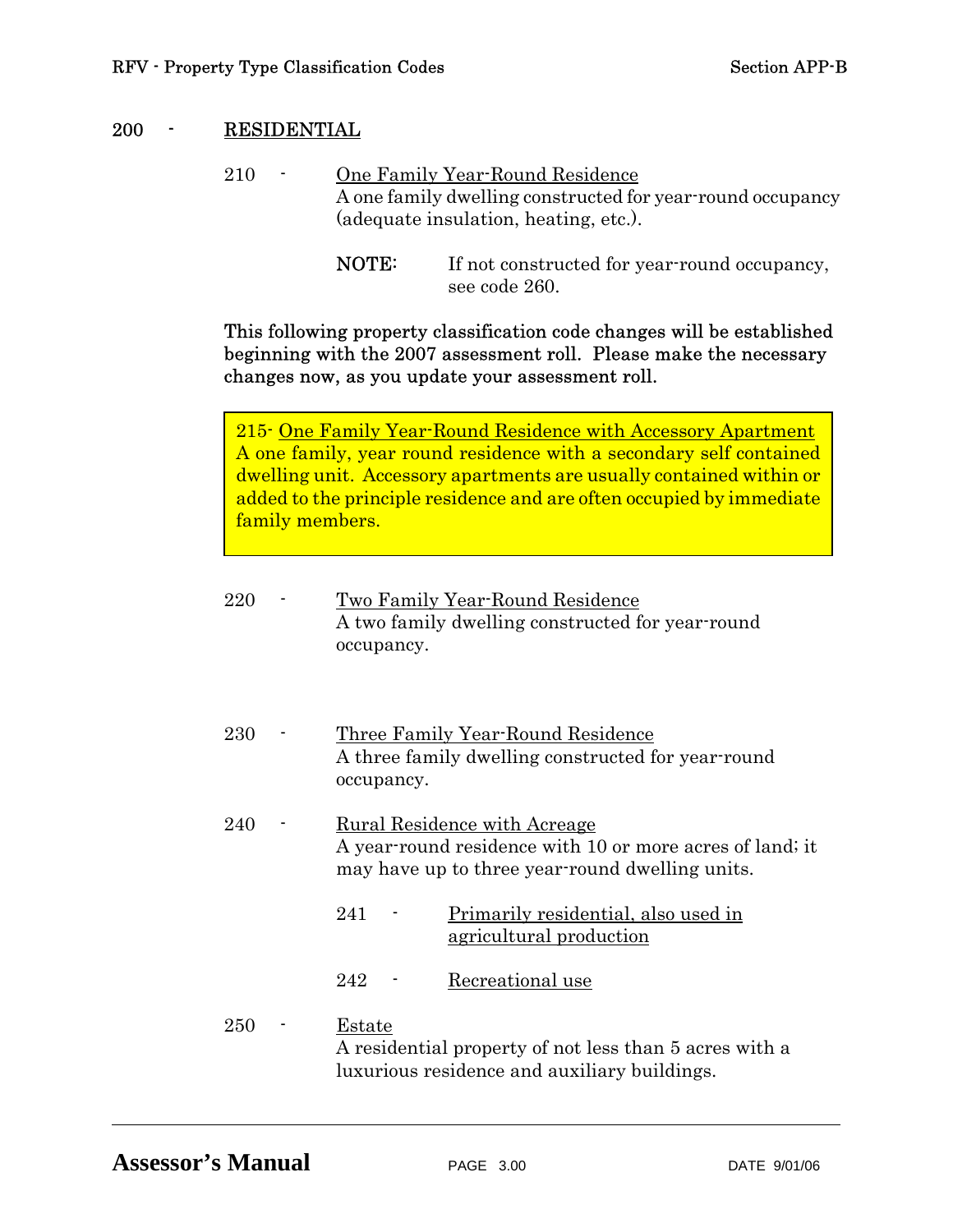#### RFV - Property Type Classification Codes Section APP-B

- 260 Seasonal Residences Dwelling units generally used for seasonal occupancy; not constructed for year-round occupancy (inadequate insulation, heating, etc.). If the value of the land and timber exceeds the value of the seasonal dwelling, the property should be listed as forest land (see category 900).
	- NOTE: If constructed for year-round occupancy, see code 210.
- 270 Mobile Home A portable structure built on a chassis and used as a permanent dwelling unit.
	- 271 Multiple Mobile Homes More than one mobile home on one parcel of land; not a commercial enterprise.

#### 280 - Residential - Multi-Purpose / Multi-Structure

- 281 Multiple Residences More than one residential dwelling on one parcel of land. May be a mixture of codes 210's, 220's and 230's, or all one type.
- 283 Residence with Incidental Commercial Use A residence which has been partially converted or adapted for commercial use (e.g. residence with small office in basement). Primary use is residential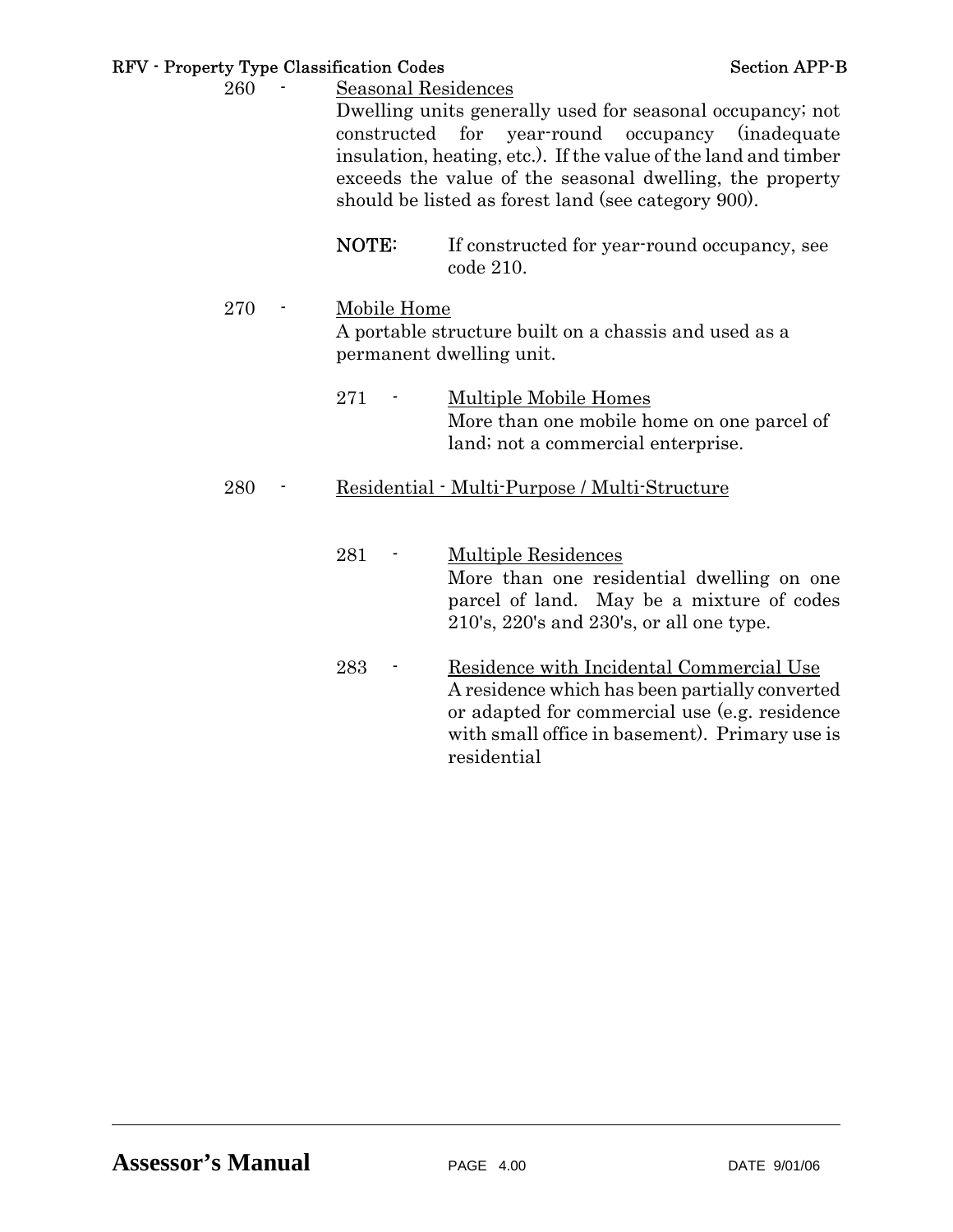# 300 - VACANT LAND

This following property classification code changes will be established beginning with the 2004 assessment roll. Please make the necessary changes now, as you update your assessment roll.

| <b>New Description</b> | $N\!ew$<br>Class | Old Class | <b>Old Description</b> |
|------------------------|------------------|-----------|------------------------|
| Dropped                |                  | 313       | Waterfront Vacant Lots |
| Dropped                |                  | 316       | Waterfront Land        |
|                        |                  |           | Including a Small      |
|                        |                  |           | Improvement (not used  |
|                        |                  |           | for living             |
|                        |                  |           | accommodations)        |

#### 310 - Residential

| 311 |                | Residential Vacant Land<br>Vacant lots or acreage located in residential<br>areas                                                                                                                                                                                 |
|-----|----------------|-------------------------------------------------------------------------------------------------------------------------------------------------------------------------------------------------------------------------------------------------------------------|
| 312 |                | Residential Land Including a Small<br>Improvement (not used for living)<br>accommodations)<br>Includes a private garage on a parcel of land<br>separate from the residence. Does not include<br>a small garage where space is being rented out<br>(see code 439). |
| 314 |                | Rural Vacant Lots of 10 Acres or Less<br>Located in rural residential areas.                                                                                                                                                                                      |
| 315 | $\blacksquare$ | Underwater Vacant Land<br>Underwater land, in a seasonal residential<br>owned by<br>a governmental<br>not<br>area,<br>jurisdiction.                                                                                                                               |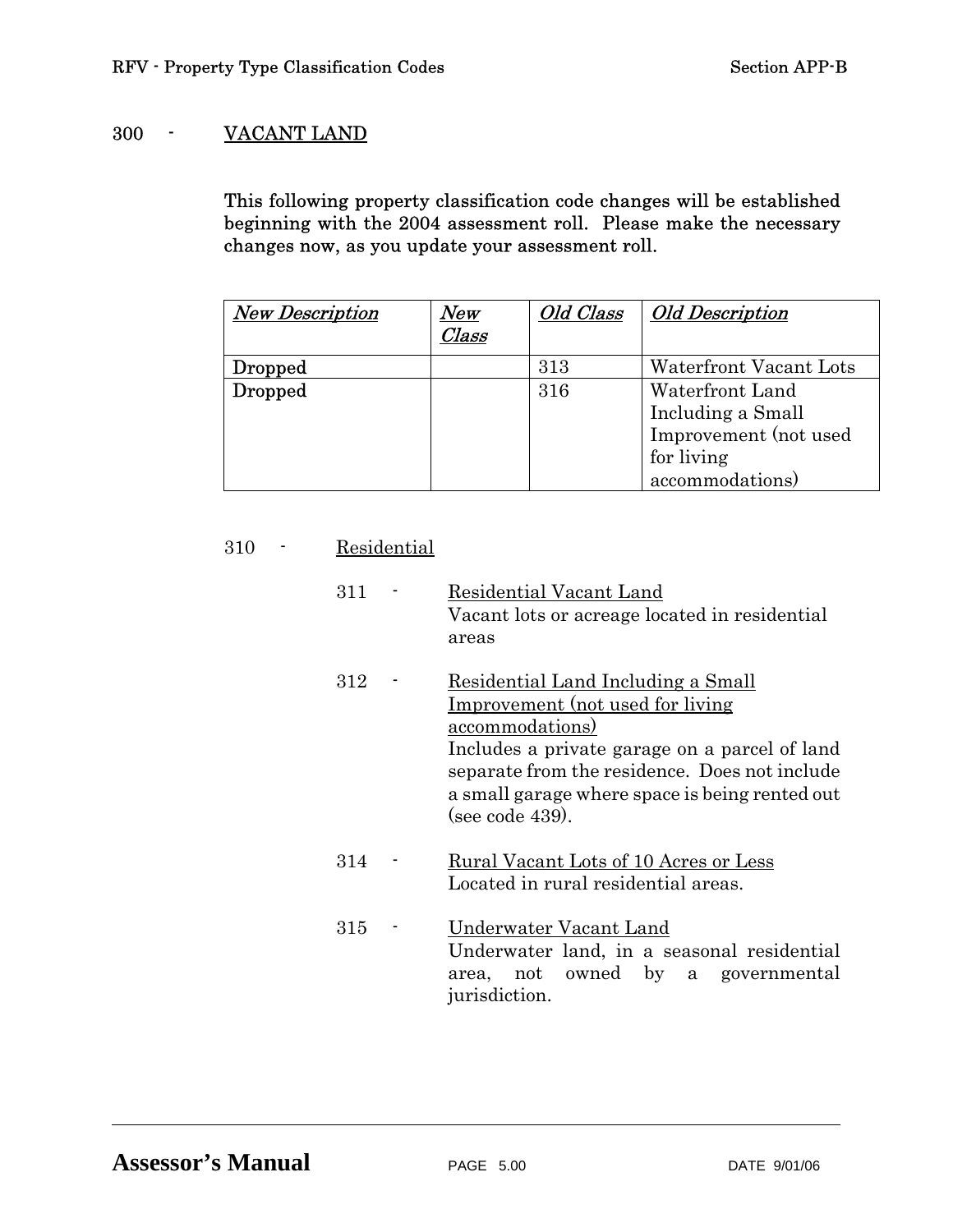# 300 - VACANT LAND

| 320 | Rural                                                                                                                                                                                       |
|-----|---------------------------------------------------------------------------------------------------------------------------------------------------------------------------------------------|
|     | 321<br>Abandoned Agricultural Land<br>Nonproductive; not part of an operating<br>farm.                                                                                                      |
|     | 322<br>Residential Vacant Land Over 10 Acres<br>Located in rural areas.                                                                                                                     |
|     | 323<br>Other Rural Vacant Lands<br>Waste lands, sand dunes, salt marshes,<br>swamps, rocky areas, and woods and brush of<br>noncommercial tree species not associated<br>with forest lands. |
| 330 | Vacant Land Located in Commercial Areas                                                                                                                                                     |
|     | 331<br>Commercial Vacant with minor<br>improvements                                                                                                                                         |
| 340 | Vacant Land Located in Industrial Areas                                                                                                                                                     |
|     | Industrial Vacant with minor improvements<br>341                                                                                                                                            |
| 350 | Urban Renewal or Slum Clearance<br>Vacant lots or acreage undergoing urban renewal or slum<br>clearance; improvements must be abandoned.                                                    |
| 380 | Public Utility Vacant Land<br>Public utility company vacant lands.                                                                                                                          |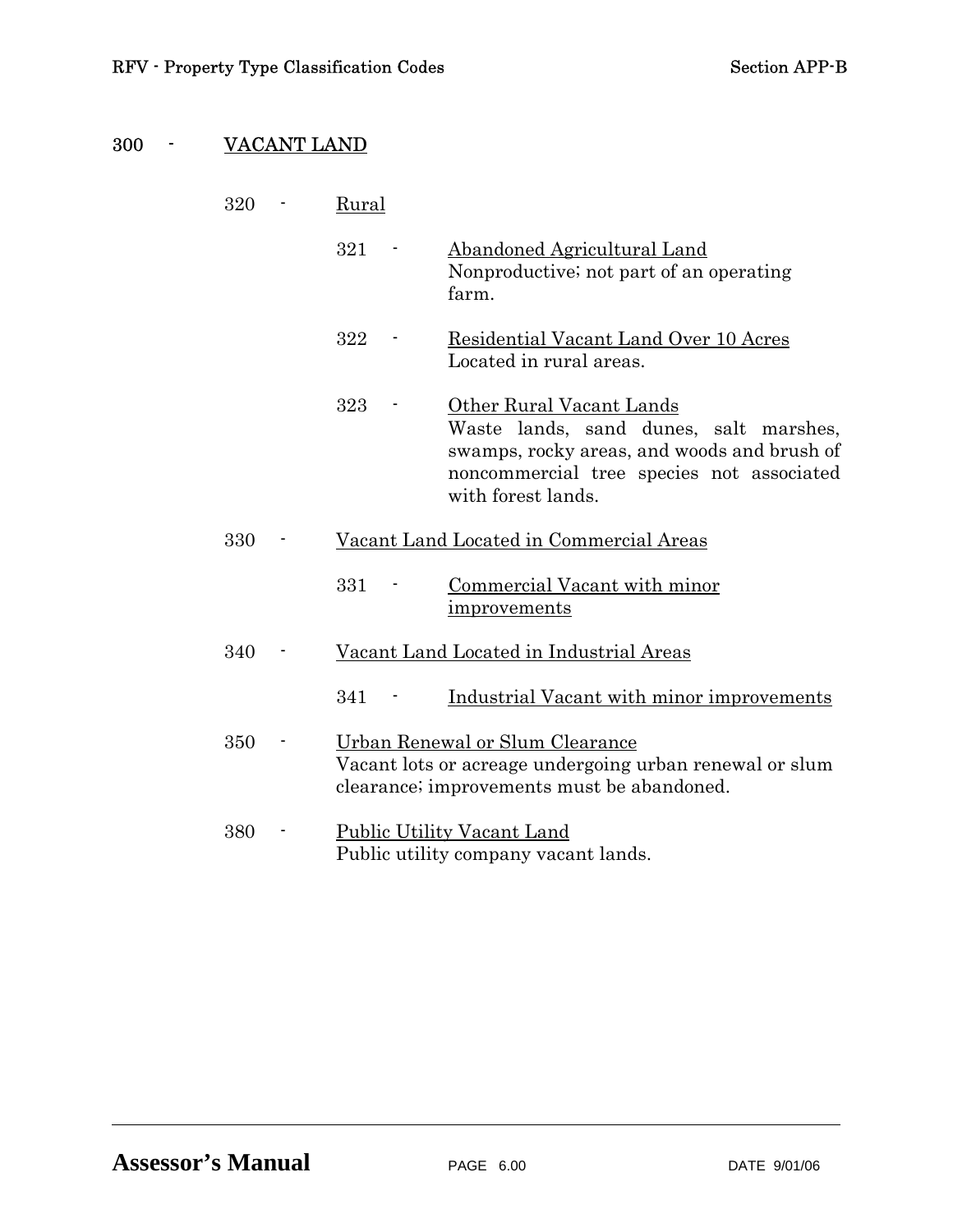| 400 | <b>COMMERCIAL</b> |         |  |                                                                                                                                                                                                                |  |
|-----|-------------------|---------|--|----------------------------------------------------------------------------------------------------------------------------------------------------------------------------------------------------------------|--|
|     | 410               |         |  | <b>Living Accommodations</b>                                                                                                                                                                                   |  |
|     |                   | 411     |  | Apartments                                                                                                                                                                                                     |  |
|     |                   | 414     |  | <u>Hotel</u>                                                                                                                                                                                                   |  |
|     |                   | 415     |  | <u>Motel</u>                                                                                                                                                                                                   |  |
|     |                   | $416 -$ |  | Mobile Home Parks (trailer parks, trailer<br><u>courts)</u><br>The mobile homes are usually owner occupied<br>but the land and facilities are rented or leased.<br>(See code 270 for individual mobile homes.) |  |
|     |                   | 417     |  | Camps, Cottages, Bungalows<br>Usually rented on a seasonal basis.                                                                                                                                              |  |
|     |                   | 418     |  | <u>Inns, Lodges, Boarding and Rooming Houses,</u><br><u>Tourist Homes, Fraternity</u><br>and Sorority<br>Houses<br>Sleeping accommodations with or without<br>meals or kitchen privileges.                     |  |
|     | 420               |         |  | Dining Establishments                                                                                                                                                                                          |  |
|     |                   | 421     |  | Restaurants<br>Facilities which serve full course meals with<br>or without legal beverages.                                                                                                                    |  |
|     |                   | 422     |  | Diners and Luncheonettes<br>Usually year round facilities with counter<br>service and limited seating                                                                                                          |  |
|     |                   | 423     |  | <b>Snack Bars, Drive-Ins, Ice Cream Bars</b><br>Usually seasonal, with window and/or car<br>service, possibly limited counter service (e.g.,<br>A & W Root Beer, Tastee Freeze Ice Cream,<br>$etc.$ ).         |  |
|     |                   | 424     |  | <u>Night Clubs</u><br>Facilities which feature an extensive menu,<br>legal beverages and live entertainment.                                                                                                   |  |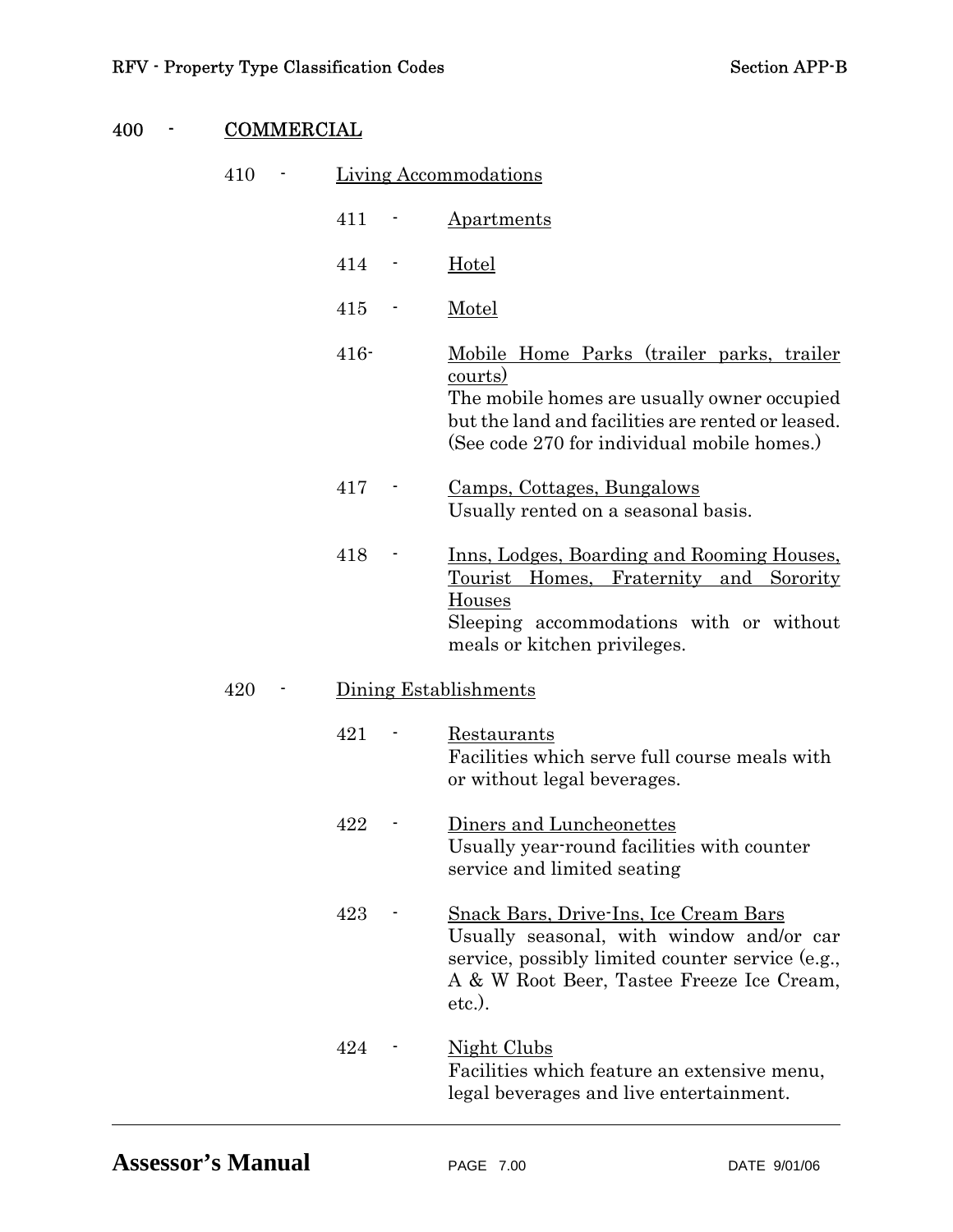| 400 | <b>COMMERCIAL</b> (cont.) |         |                                                                                                                                                                      |
|-----|---------------------------|---------|----------------------------------------------------------------------------------------------------------------------------------------------------------------------|
|     |                           | 425     | Bar<br>Facilities which serve only legal beverages,<br>not food.                                                                                                     |
|     |                           | 426     | <b>Fast Food Franchises</b><br>Year-round, with counter service, limited<br>menus and a drive-up window (e.g.,<br>McDonald's, Burger King, etc.).                    |
|     | 430                       |         | <b>Motor Vehicle Services</b>                                                                                                                                        |
|     |                           | 431     | Auto Dealers - Sales and Service<br>Includes truck or farm machinery dealerships,<br>auto or truck rental agencies, motor home<br>sales and service facilities, etc. |
|     |                           | 432     | Service and Gas Stations<br>Sell gasoline and/or provide minor repairs<br>and services.                                                                              |
|     |                           | $433 -$ | <u>Auto Body, Tire Shops, Other Related Auto</u><br><u>Sales</u><br>Specialized auto equipment and repair (e.g.,<br>Goodyear Tire Center, Firestone Stores, etc.).   |
|     |                           | 434     | Automatic Car Wash<br>Car is pulled through a series of cleaning<br>processes.                                                                                       |
|     |                           | 435     | Manual Car Wash<br>Car is driven into a stall; revolving brushes<br>rotate around the car (semiautomatic).                                                           |
|     |                           | 436     | Self-Service Car Wash<br>Usually a multi stall structure featuring a<br>car owner operated coin system with spray<br>type hoses for washing and rinsing a car.       |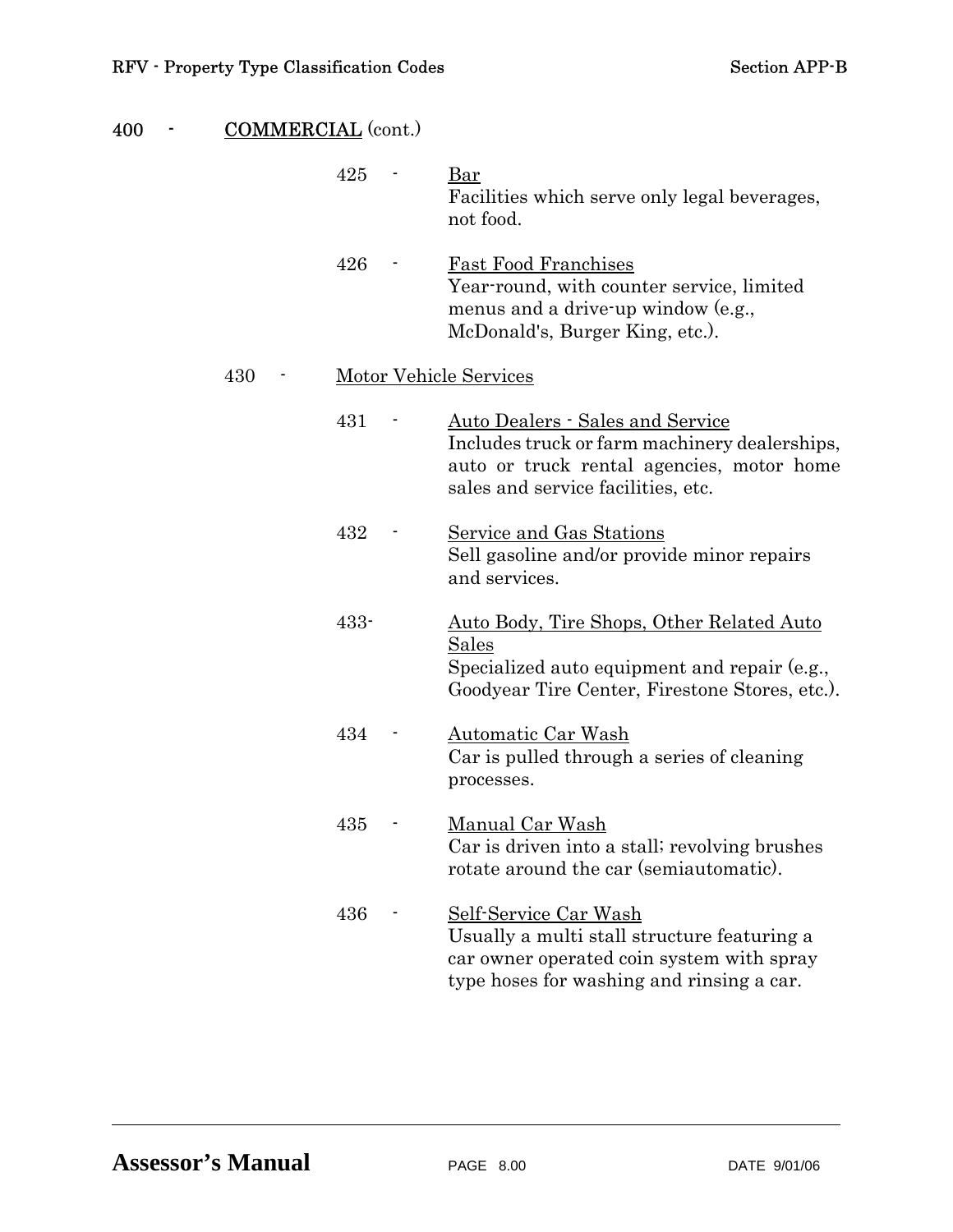|     | 437 | Parking Garage<br>Usually a multistory structure with elevators<br>and/or ramps, used mainly for car storage.                         |
|-----|-----|---------------------------------------------------------------------------------------------------------------------------------------|
|     | 438 | Parking Lot<br>A commercial open parking lot for motor<br>vehicles.                                                                   |
|     | 439 | <b>Small Parking Garage</b><br>A garage with two or more stalls, usually<br>found in a residential area, being rented for<br>parking. |
| 44U |     | Storage, Warehouse and Distribution Facilities                                                                                        |

This following property classification code changes will be established beginning with the 2004 assessment roll. Please make the necessary changes now, as you update your assessment roll.

| <b>New Description</b>         | New   | Old Class | <b>Old Description</b>      |
|--------------------------------|-------|-----------|-----------------------------|
|                                | Class |           |                             |
| <b>Fuel Storage and</b>        | 441   | 441       | Gasoline, fuel, Oil, Liquid |
| <b>Distribution Facilities</b> |       |           | Petroleum Storage and/or    |
|                                |       |           | Distribution                |
| 46                             | 441   | 442       | Bottled Gas, Natural Gas    |
|                                |       |           | Facilities                  |
| 46                             | 441   | 445       | Coal Yards, Bins            |
| Mini Warehouse (Self           | 442   | <b>NA</b> |                             |
| Service Storage)               |       |           |                             |
| <b>Open – Not Used</b>         | 445   |           |                             |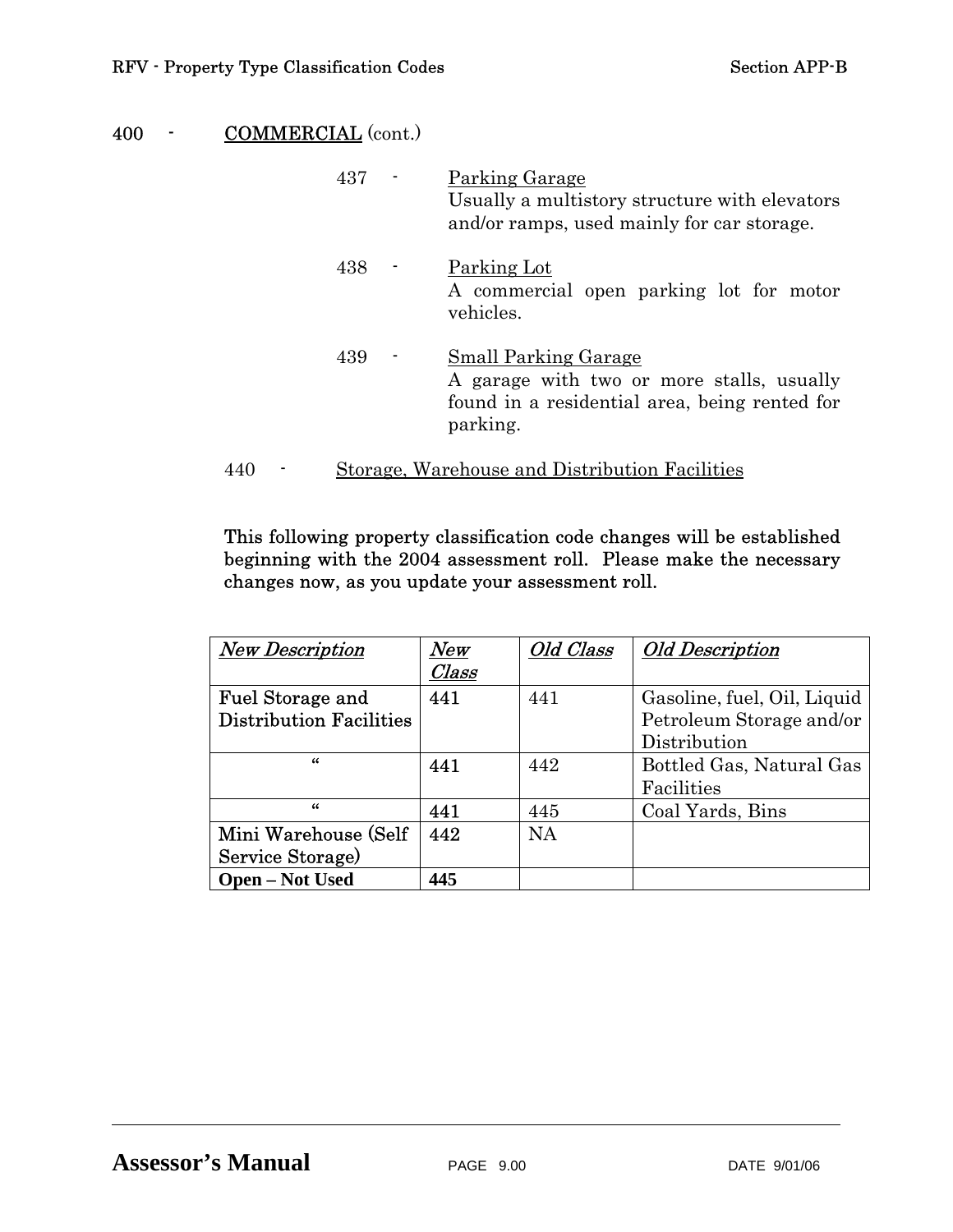| 441 |     | <b>Fuel Storage and Distribution Facilities</b><br>Facility for fuel storage and distribution<br>including gasoline, oil, liquid petroleum<br>bottled gas, natural gas, and coal. |
|-----|-----|-----------------------------------------------------------------------------------------------------------------------------------------------------------------------------------|
| 442 |     | <u>Mini Warehouse (Self Service Storage)</u><br>This use reflects the partitioned warehouse space<br>used for multiple tenant self service storage.                               |
|     | 443 | Grain and Feed Elevators, Mixers, Sales<br><b>Outlets</b>                                                                                                                         |
|     | 444 | Lumber Yards, Sawmills                                                                                                                                                            |
|     | 446 | <b>Cold Storage Facilities</b><br>Used for perishables, produce or other items.                                                                                                   |
|     | 447 | <b>Trucking Terminals</b>                                                                                                                                                         |
|     | 448 | Piers, Wharves, Docks and Related<br><b>Facilities</b>                                                                                                                            |
|     | 449 | Other Storage, Warehouse and Distribution<br>Facilities.                                                                                                                          |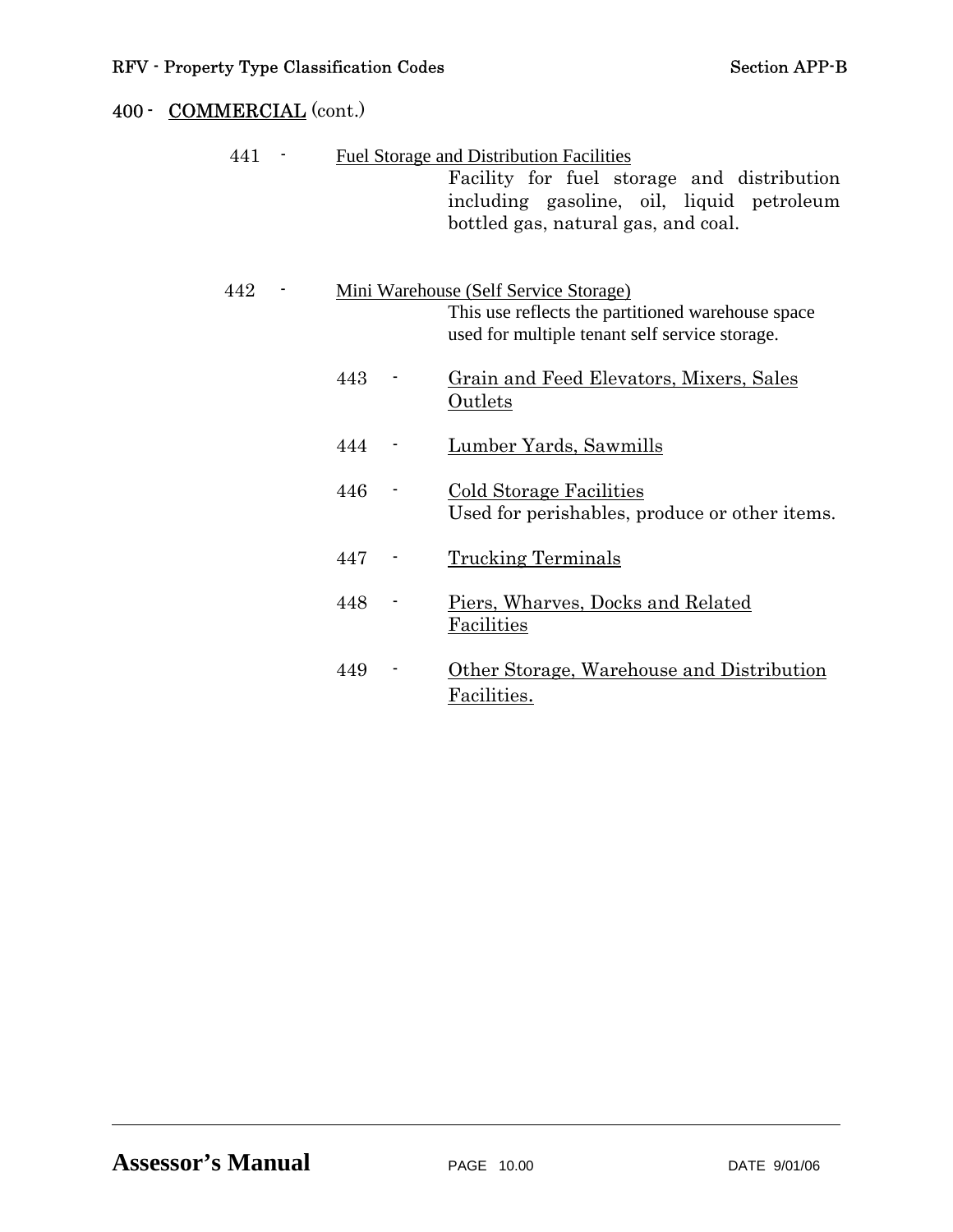|     | 451 | <b>Regional Shopping Centers</b><br>Multi occupant facilities with ten or more<br>stores, usually featuring a large department<br>store or two, and ample paved parking.                           |
|-----|-----|----------------------------------------------------------------------------------------------------------------------------------------------------------------------------------------------------|
|     | 452 | Area or Neighborhood Shopping Centers<br>Smaller shopping facilities which usually<br>feature a junior department store, several<br>other stores, and ample parking; may include<br>a supermarket. |
|     | 453 | Large Retail Outlets<br>These facilities are usually complemented by a<br>large supermarket and have ample parking<br>$(e.g., Ames, Wal-mart, etc.).$                                              |
|     | 454 | Large Retail Food Stores<br>These facilities usually belong to a chain and<br>sell food and sundry items (e.g., Price Chopper,<br>Hannaford, Topps, Wegmans, P&C, Big M,<br>etc.).                 |
|     | 455 | Dealerships - Sales and Service (other than<br><u>auto with large sales operation</u><br>Boats (also refer to code 570), snowmobiles,<br>garden equipment, etc.                                    |
| 460 |     | <b>Banks and Office Buildings</b>                                                                                                                                                                  |
|     | 461 | Standard Bank/Single Occupant                                                                                                                                                                      |
|     | 462 | Drive-In Branch Bank                                                                                                                                                                               |
|     | 463 | Bank Complex with Office Building                                                                                                                                                                  |
|     | 464 | Office Building                                                                                                                                                                                    |

465 - Professional Building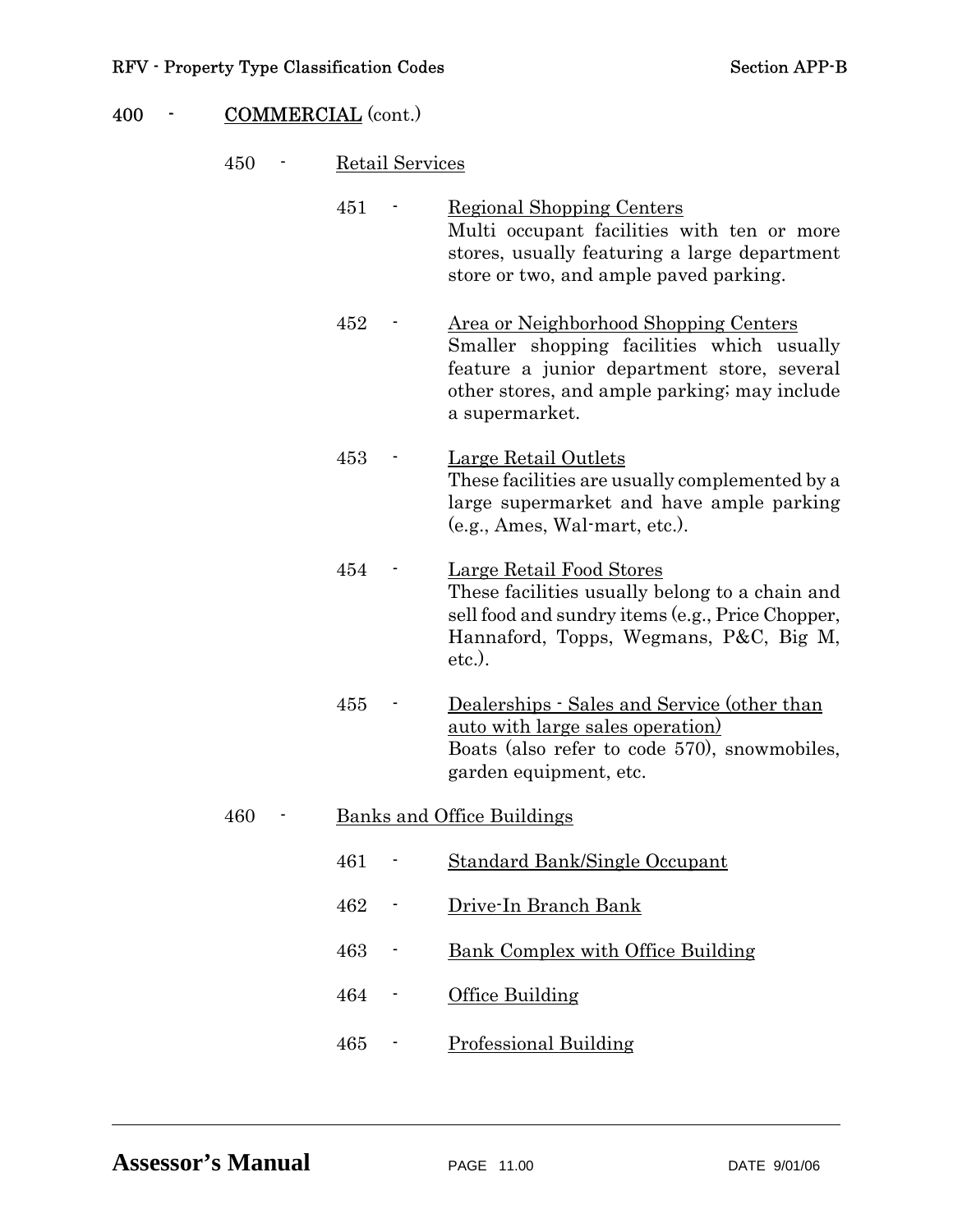| 470 | Miscellaneous Services |  |                                                                                                                                                                                                                              |
|-----|------------------------|--|------------------------------------------------------------------------------------------------------------------------------------------------------------------------------------------------------------------------------|
|     | 471                    |  | <b>Funeral Homes</b>                                                                                                                                                                                                         |
|     | 472                    |  | Dog Kennels, Veterinary Clinics                                                                                                                                                                                              |
|     | 473                    |  | Greenhouses                                                                                                                                                                                                                  |
|     | 474                    |  | <b>Billboards</b>                                                                                                                                                                                                            |
|     | 475                    |  | <b>Junkyards</b>                                                                                                                                                                                                             |
| 480 |                        |  | <u>Multiple Use or Multipurpose</u><br>A building readily adaptable, with little physical change,<br>for more than one use or purpose.                                                                                       |
|     | 481                    |  | Downtown Row Type (with common wall)<br>Usually a two or three story older structure<br>with retail sales/services on the first floor and<br>offices and/or apartments on the upper floors;<br>little or no on-site parking. |
|     | 482                    |  | Downtown Row Type (detached)<br>The same type of use as in code 481, above, but<br>this is a separate structure without party<br>walls.                                                                                      |
|     | 483                    |  | Converted Residence<br>A building usually located in a residential<br>area, which has been partially converted or<br>adapted for office space (e.g., a doctor's or<br>dentist's office with an apartment upstairs).          |
|     | 484                    |  | <b>One Story Small Structure</b><br>Usually a modern, one occupant, building<br>adaptable for several uses (e.g., retail clothing<br>store, small office, warehouse, pet shop, etc.).                                        |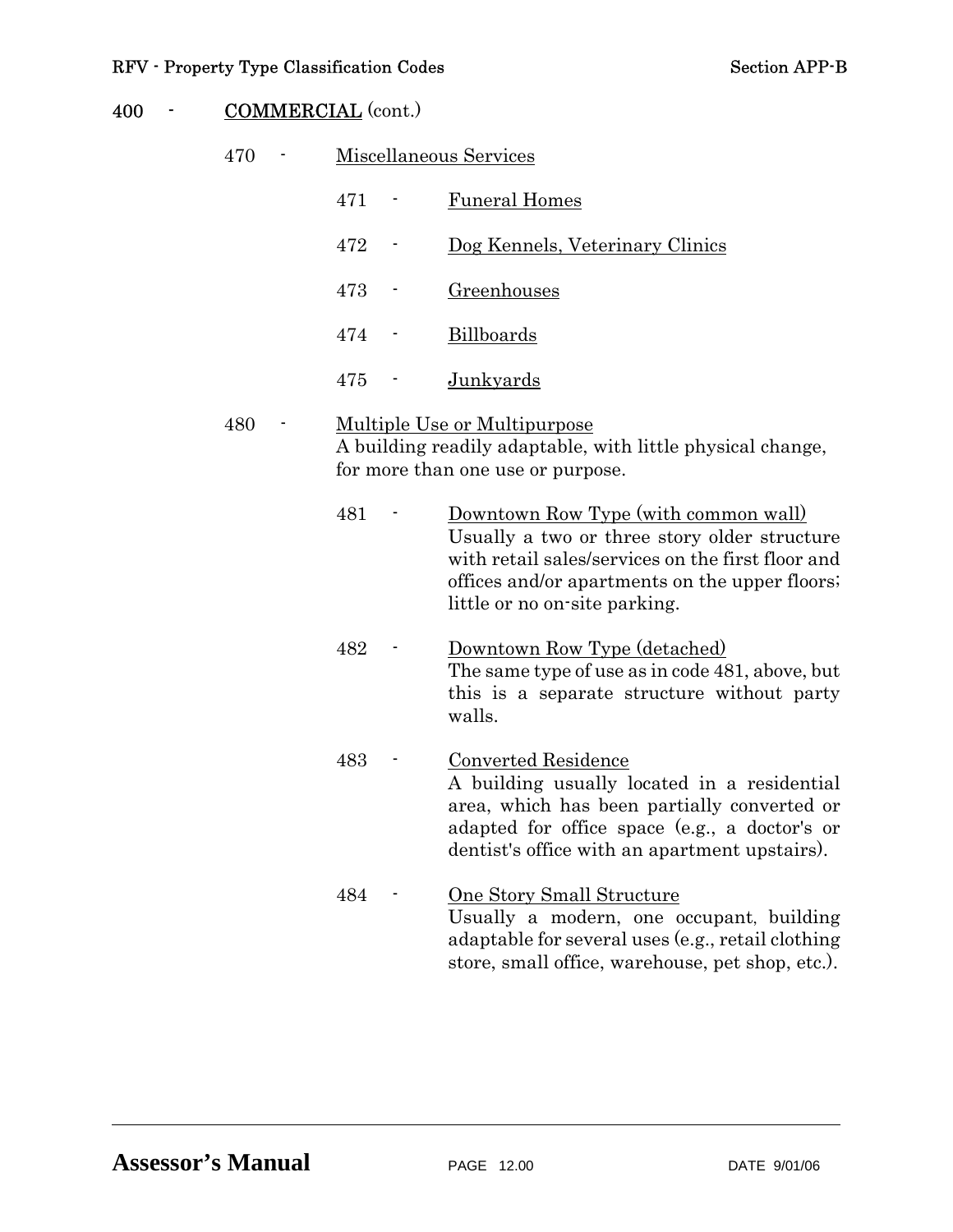485 - One Story Small Structure - Multi occupant Usually partitioned for two or more occupants, such as a liquor store, drug store, and a laundromat; limited parking on site.

 486 - Minimart Combination snack bar, market and gas station.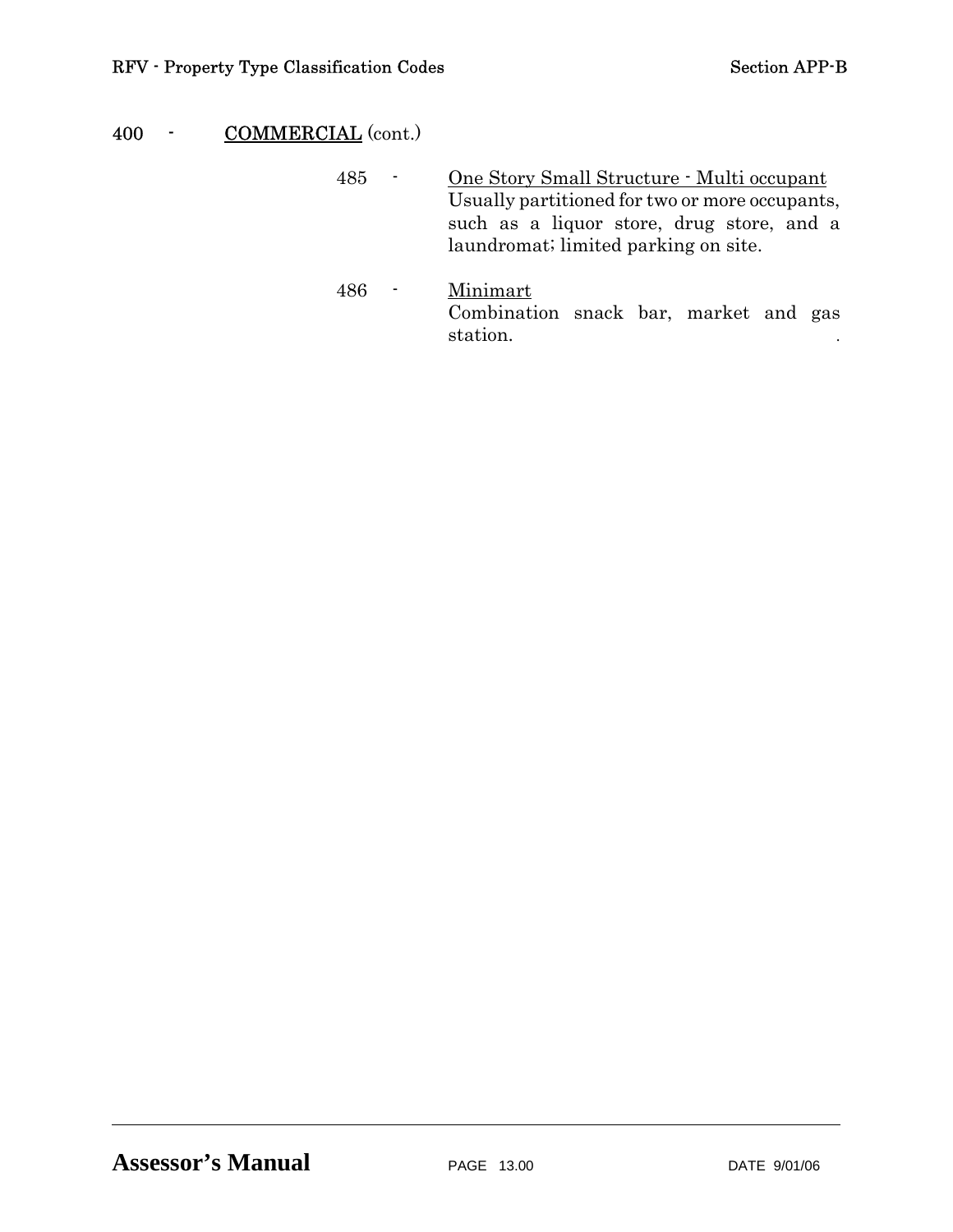# 500 - RECREATION AND ENTERTAINMENT

#### 510 - Entertainment Assembly

|     | 511 |                        | Legitimate Theaters<br>Used primarily for live presentations of the<br>performing arts (opera, drama, musicals,<br>symphonies, ballet, etc.). |
|-----|-----|------------------------|-----------------------------------------------------------------------------------------------------------------------------------------------|
|     | 512 |                        | Motion Picture Theaters (excludes drive-in<br>theaters)                                                                                       |
|     | 513 |                        | Drive-In Theaters                                                                                                                             |
|     | 514 |                        | Auditoriums, Exhibition and Exposition<br><b>Halls</b>                                                                                        |
|     | 515 |                        | Radio, T.V. and Motion Picture Studios                                                                                                        |
| 520 |     | <b>Sports Assembly</b> |                                                                                                                                               |
|     | 521 |                        | Stadiums, Arenas, Armories, Field Houses                                                                                                      |
|     | 522 |                        | <u>Racetracks</u><br>Used for auto, horse, motorcycle, go-cart, or<br>drag racing.                                                            |
| 530 |     |                        | <b>Amusement Facilities</b>                                                                                                                   |
|     | 531 |                        | Fairgrounds                                                                                                                                   |
|     | 532 |                        | <b>Amusement Parks</b>                                                                                                                        |
|     | 533 |                        | Game Farms                                                                                                                                    |
|     | 534 |                        | Social Organizations<br>Elks, Moose, Eagles, and Veterans' Posts, etc.,<br>whose primary purpose is social activities for<br>members.         |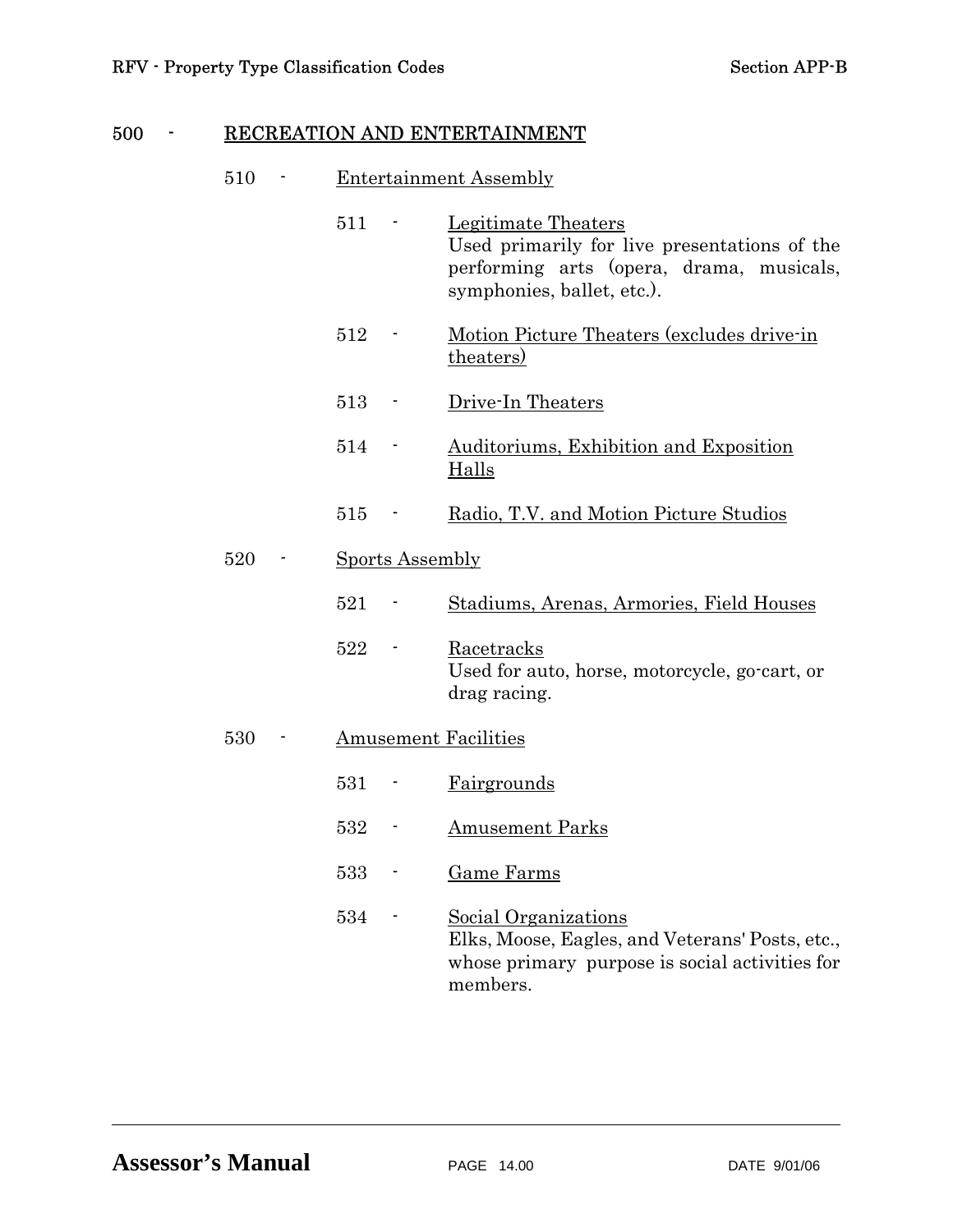# 500 - RECREATION AND ENTERTAINMENT (cont)

| 540 | <b>Indoor Sports Facilities</b> |  |                                                                                                                 |
|-----|---------------------------------|--|-----------------------------------------------------------------------------------------------------------------|
|     | 541                             |  | <b>Bowling Centers</b>                                                                                          |
|     | 542                             |  | <u>Ice or Roller Skating Rinks</u>                                                                              |
|     | 543                             |  | YMCA's, YWCA's, etc.                                                                                            |
|     | 544                             |  | Health Spas                                                                                                     |
|     | 545                             |  | <b>Indoor Swimming Pools</b>                                                                                    |
|     | 546                             |  | Other Indoor Sports<br>Tennis courts, archery ranges, billiard<br>centers, etc.                                 |
| 550 |                                 |  | <b>Outdoor Sports Activities</b>                                                                                |
|     | 551                             |  | <b>Skiing Centers</b><br>May include sleeping and dining facilities.<br>not ski facilities of resort complexes. |
|     | 552                             |  | <b>Public Golf Courses</b><br>May include other associated sports facilities<br>and/or dining facilities.       |
|     | 553                             |  | <b>Private Golf Country Clubs</b><br>Includes those with other sports and dining<br>facilities.                 |
|     | 554                             |  | Outdoor Swimming Pools                                                                                          |
|     | 555                             |  | <b>Riding Stables</b>                                                                                           |
|     | 556                             |  | <u>Ice or Roller Skating Rinks</u> (may be covered)                                                             |
|     | 557                             |  | Other Outdoor Sports<br>Driving ranges, miniature golf, tennis, baseball,<br>batting ranges, polo fields, etc.  |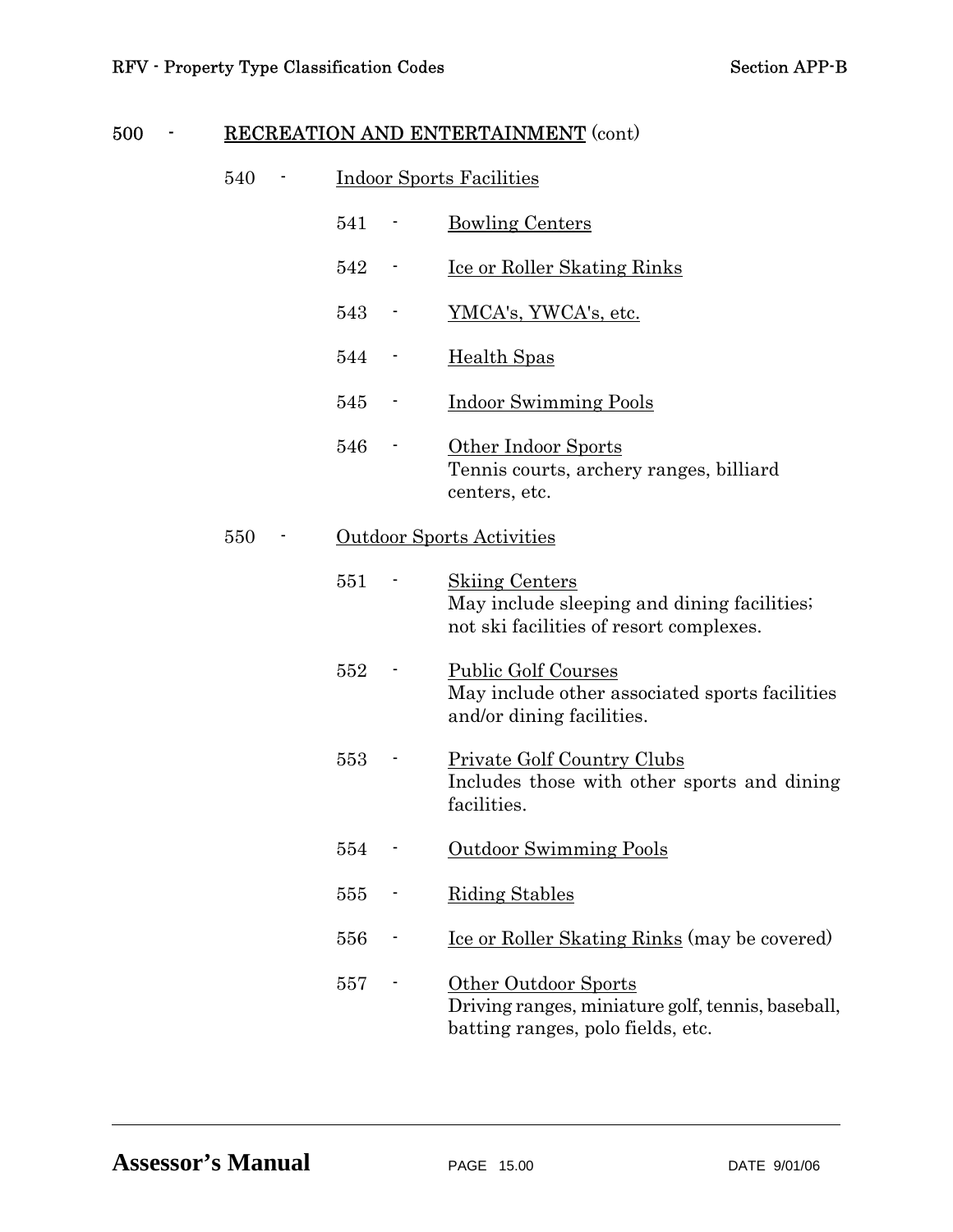# 500 - RECREATION AND ENTERTAINMENT (cont)

| 560 | <b>Improved Beaches</b><br>Improvements include bath houses, parking facilities, etc.                  |                                                                                                                         |  |  |  |
|-----|--------------------------------------------------------------------------------------------------------|-------------------------------------------------------------------------------------------------------------------------|--|--|--|
| 570 | <b>Marinas</b><br>Improvements include docks and piers, boat storage<br>facilities, repair shops, etc. |                                                                                                                         |  |  |  |
| 580 | Camps, Camping Facilities and Resorts                                                                  |                                                                                                                         |  |  |  |
|     | 581                                                                                                    | Camps<br>Used by groups of children and/or adults.                                                                      |  |  |  |
|     | 582                                                                                                    | <b>Camping Facilities</b><br>Improved areas/parks with accommodations<br>for tents, campers or travel trailers or RV's. |  |  |  |
|     | 583                                                                                                    | <b>Resort Complexes</b><br>Dude ranches, resort hotels with sports<br>facilities, etc.                                  |  |  |  |
| 590 | Parks                                                                                                  |                                                                                                                         |  |  |  |
|     | 591                                                                                                    | Playgrounds                                                                                                             |  |  |  |
|     | 592                                                                                                    | <b>Athletic Fields</b>                                                                                                  |  |  |  |
|     | 593                                                                                                    | Picnic Grounds                                                                                                          |  |  |  |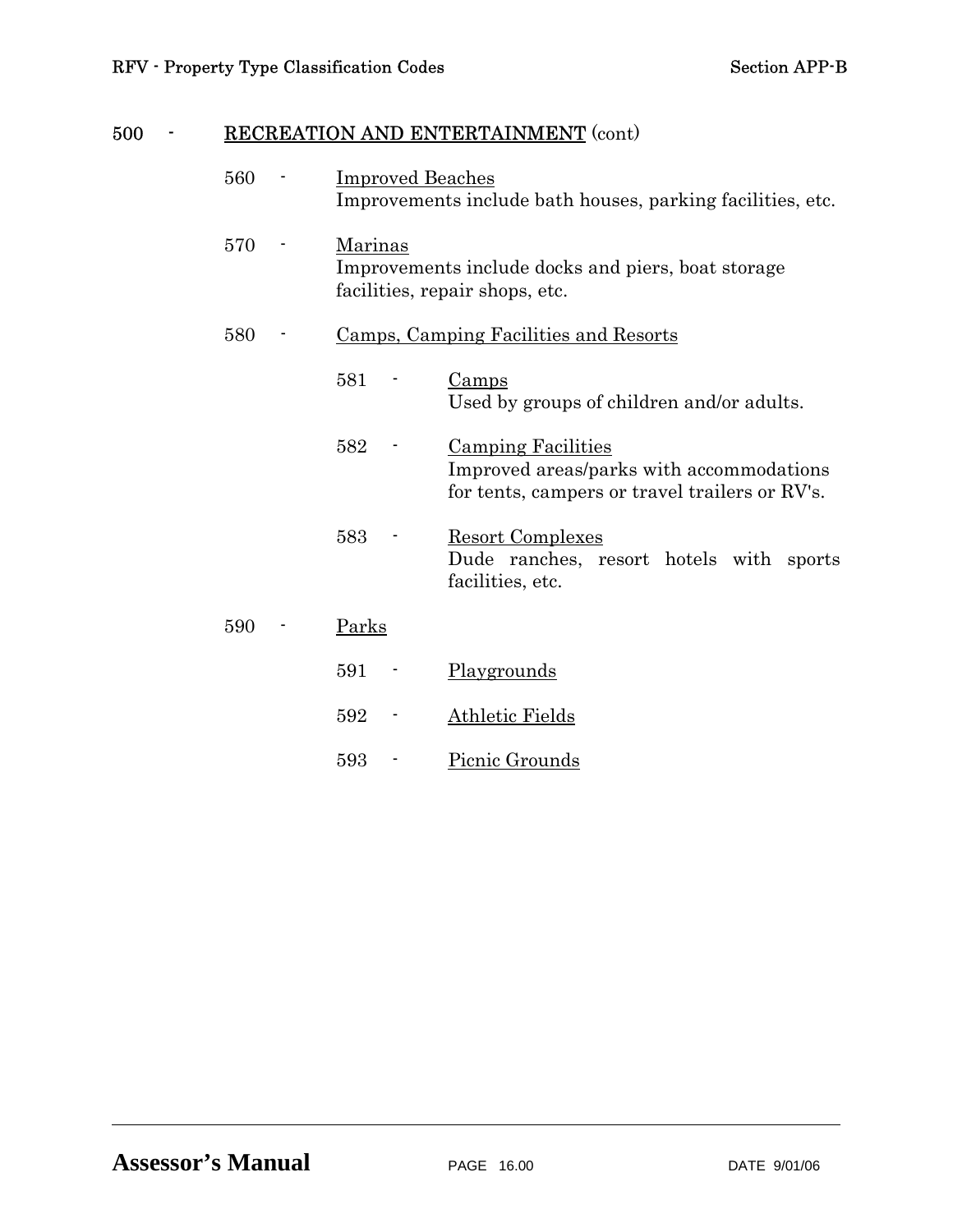# 600 - COMMUNITY SERVICES

| 610 | Education |                          |                                                                                                                                                      |
|-----|-----------|--------------------------|------------------------------------------------------------------------------------------------------------------------------------------------------|
|     | 611       | ۳                        | Libraries                                                                                                                                            |
|     | 612       |                          | <b>Schools</b><br>General, elementary and secondary.                                                                                                 |
|     | 613       |                          | <b>Colleges and Universities</b>                                                                                                                     |
|     | 614       |                          | Special Schools and Institutions<br>Used for the physically or mentally impaired.                                                                    |
|     | 615       | $\blacksquare$           | Other Educational Facilities                                                                                                                         |
| 620 | Religious |                          |                                                                                                                                                      |
| 630 | Welfare   |                          |                                                                                                                                                      |
|     | 631       |                          | Orphanages                                                                                                                                           |
|     | 632       |                          | Benevolent and Moral Associations                                                                                                                    |
|     | 633       |                          | Homes for the Aged                                                                                                                                   |
| 640 | Health    |                          |                                                                                                                                                      |
|     | 641       | $\overline{\phantom{a}}$ | Hospitals                                                                                                                                            |
|     | 642       |                          | All Other Health Facilities                                                                                                                          |
| 650 |           | Government               |                                                                                                                                                      |
|     | 651       |                          | <b>Highway Garage</b><br>Used for the storage and maintenance of<br>highway equipment by any governmental<br>jurisdiction; includes associated land. |
|     | 652       |                          | Office Building<br>Owned by any governmental jurisdiction;<br>includes associated land.                                                              |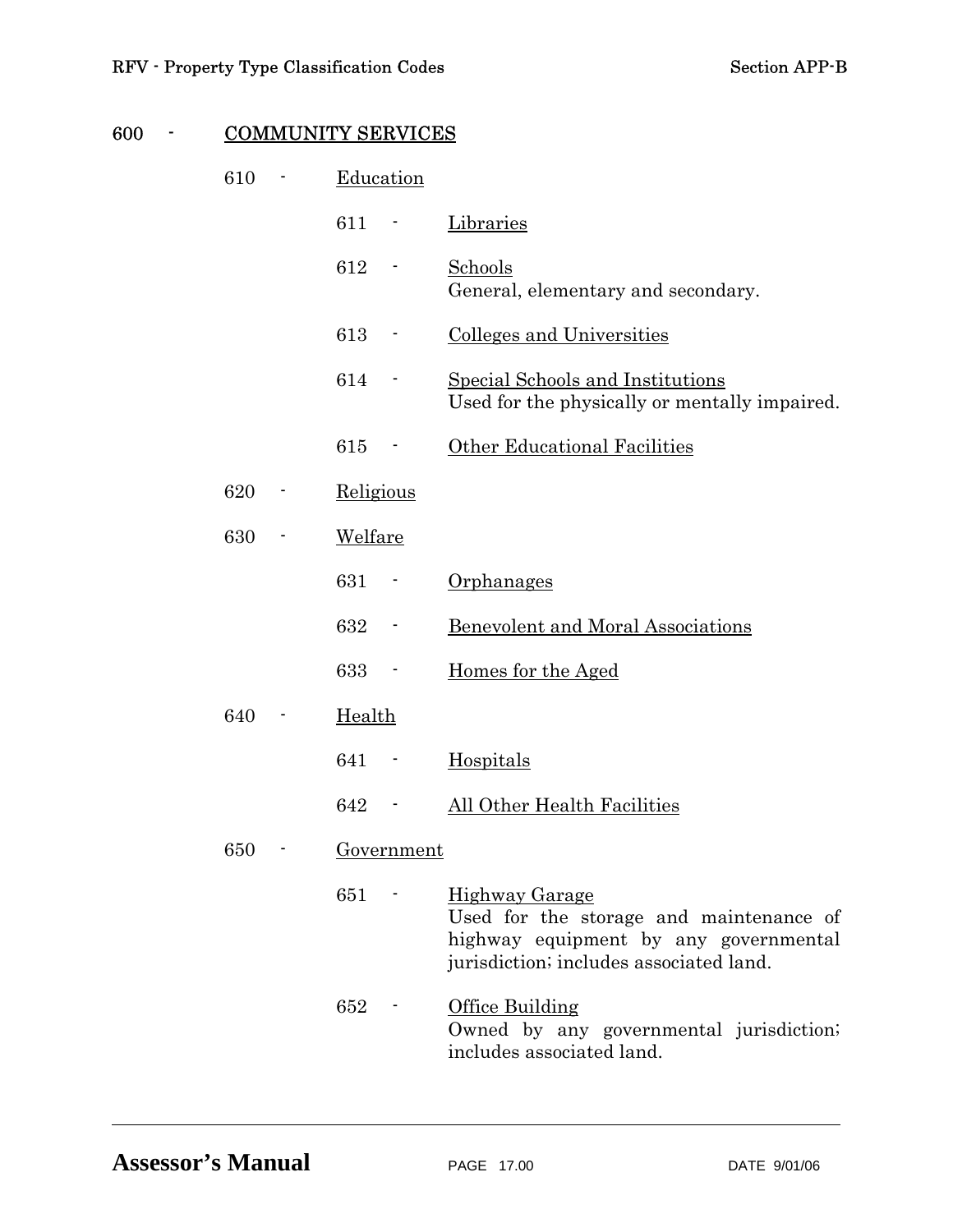# 600 - COMMUNITY SERVICES (cont.)

|     | 653           | Parking Lots<br>Owned by any governmental jurisdiction;<br>includes land and appurtenant structures such<br>as open single level lots as well as multilevel<br>parking garages. |
|-----|---------------|---------------------------------------------------------------------------------------------------------------------------------------------------------------------------------|
| 660 | Protection    |                                                                                                                                                                                 |
|     | 661           | <u>Army, Navy, Air Force, Marine and Coast</u><br>Guard, Installations, Radar, etc.                                                                                             |
|     | 662           | <u>Police and Fire Protection, Electrical Signal</u><br><u>Equipment and Other Facilities for Fire.</u><br>Police, Civil Defense, etc.                                          |
| 670 | Correctional  | Used by any governmental jurisdiction for housing within<br>the criminal justice system.                                                                                        |
| 680 |               | Cultural and Recreational                                                                                                                                                       |
|     | 681           | <b>Cultural Facilities</b><br>Museums, art galleries, etc.                                                                                                                      |
|     | 682           | Recreational Facilities<br>Nature trails, bike paths, etc.                                                                                                                      |
| 690 | Miscellaneous |                                                                                                                                                                                 |
|     | 691           | Professional Associations                                                                                                                                                       |
|     | 692           | Roads, Streets, Highways and Parkways,<br><b>Express or Otherwise (if listed) Including</b><br><b>Adjoining Land</b>                                                            |
|     | 693           | <b>Indian Reservations</b>                                                                                                                                                      |
|     | 694           | <b>Animal Welfare Shelters</b>                                                                                                                                                  |
|     | 695           | Cemeteries                                                                                                                                                                      |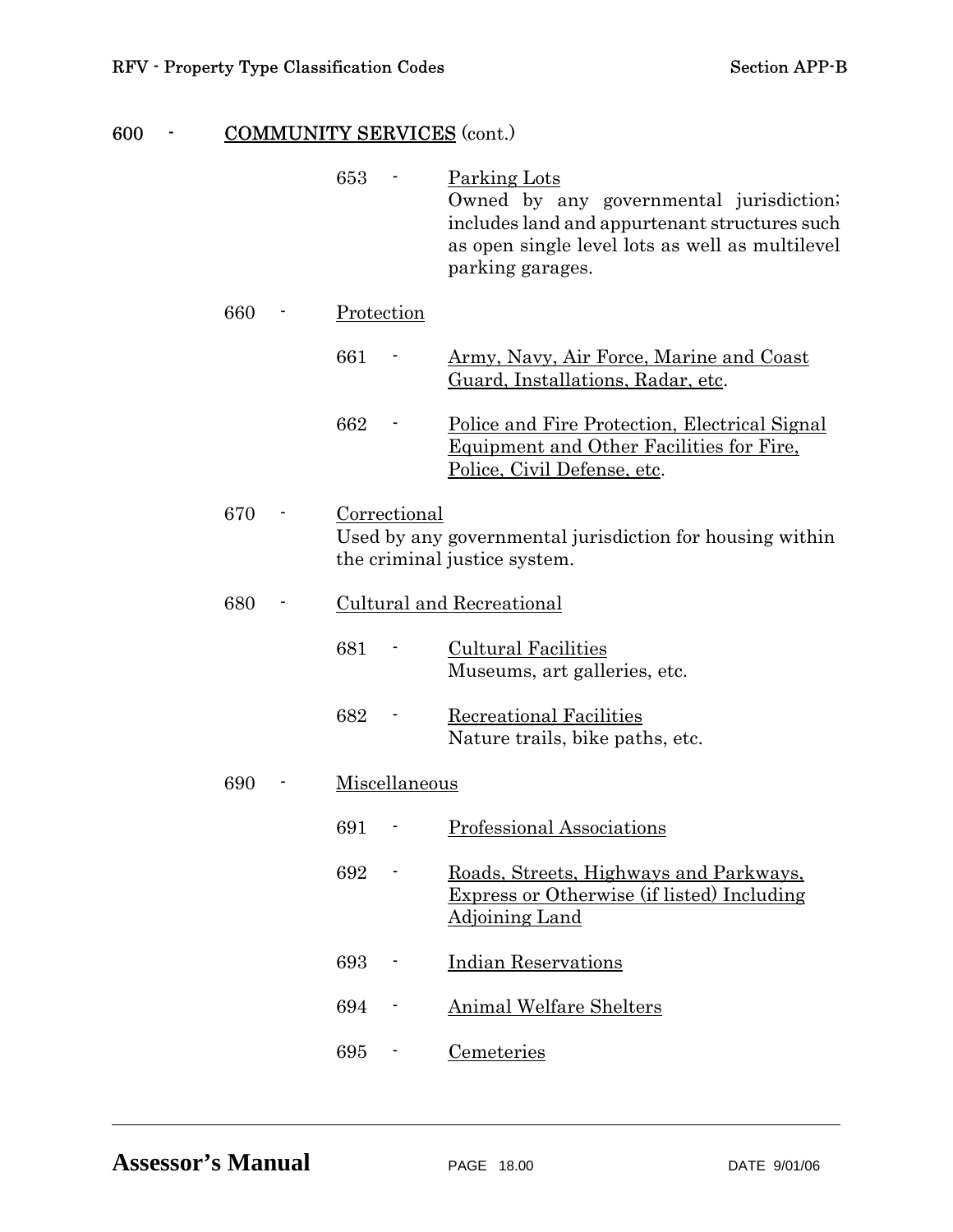# 700 - INDUSTRIAL

 A parcel including an office building on land located adjacent to or near an automobile assembly plant and used principally by the automobile manufacturer for its own offices should be coded as industrial under the appropriate division below. However, if such building is used principally by tenants leasing space therein, the parcel should be coded as commercial.

 Also, an office building used principally by an industrial concern but located remote from its manufacturing plant should be coded as commercial rather than industrial (e.g., office buildings in Manhattan occupied principally by industrial companies whose manufacturing activities are located elsewhere throughout the country).

 Parcels used for research aimed primarily at improving products should be coded as industrial, while parcels used for marketing research should be coded as commercial.

| <b>New Description</b>         | New   | Old Class | <b>Old Description</b> |
|--------------------------------|-------|-----------|------------------------|
|                                | Class |           |                        |
| <b>High Tech Manufacturing</b> | 712   | <b>NA</b> |                        |
| and Processing                 |       |           |                        |
| Light Industrial               | 714   | <b>NA</b> |                        |
| Manufacturing and              |       |           |                        |
| Processing                     |       |           |                        |
| Heavy Manufacturing and        | 715   | <b>NA</b> |                        |
| Processing                     |       |           |                        |
| Mining and Quarrying           | 720   | 721       | Sand and Gravel        |
| "                              | 720   | 722       | Limestone              |
| $\epsilon$                     | 720   | 723       | Trap Rock              |
| $\epsilon$                     | 720   | 724       | Salt                   |
| 66                             | 720   | 725       | Iron and Titanium      |
| 46                             | 720   | 726       | Talc                   |
| $\alpha$                       | 720   | 727       | Lead and Zinc          |
| 66                             | 720   | 728       | Gypsum                 |
| 66                             | 720   | 729       | Other                  |

# This following property classification code changes will be established beginning with the 2004 assessment roll. Please make the necessary changes now, as you update your assessment roll.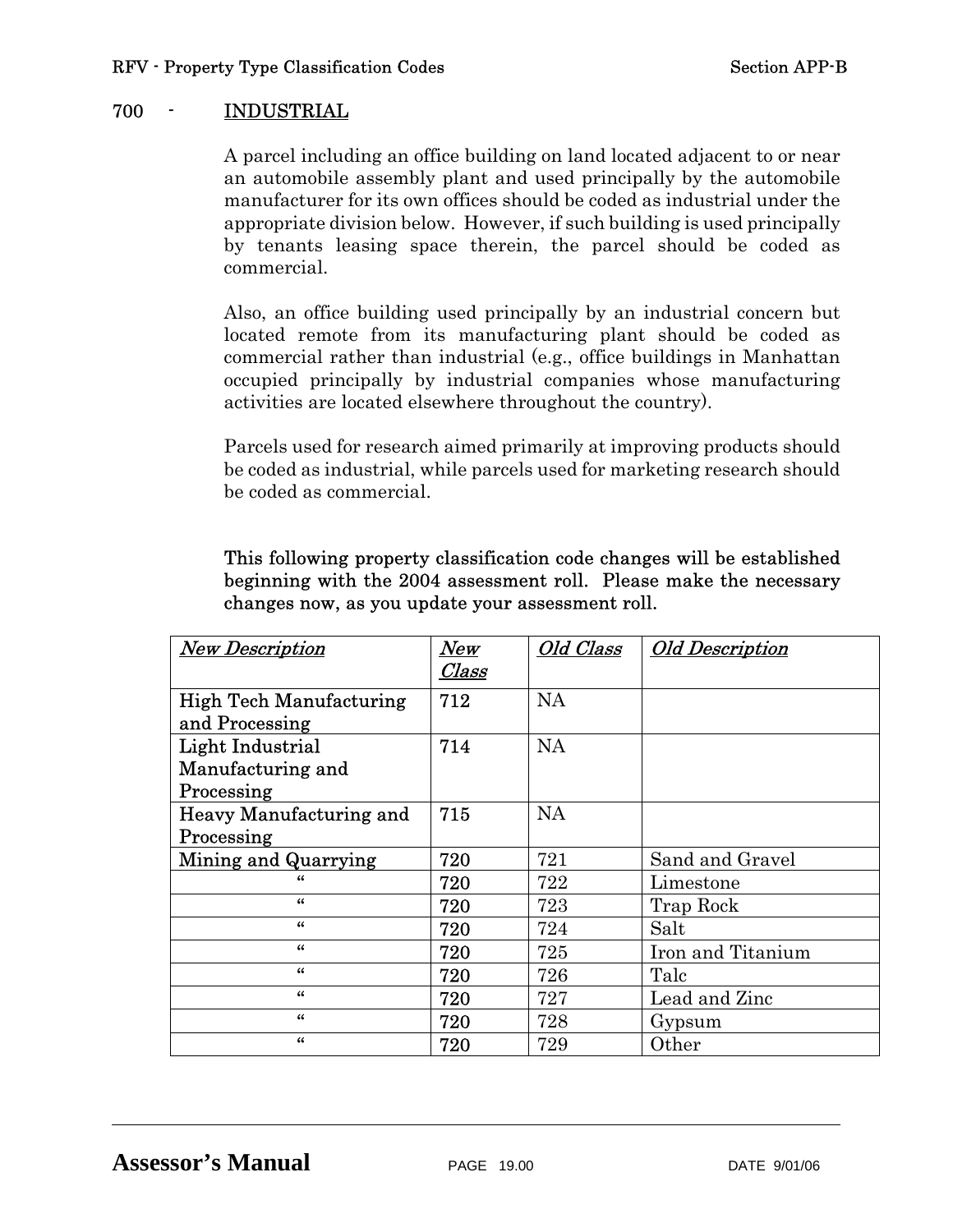#### RFV - Property Type Classification Codes Section APP-B 700 - INDUSTRIAL (cont.)

### 710 - Manufacturing and Processing

- 712 High Tech. Manufacturing and Processing These buildings are used as research laboratories with a high percentage of office/laboratory space. The construction costs of these facilities are higher than other warehouse/manufacturing facilities reflecting their architectural design, super adequate upgrades, and more comprehensive finish.
- 714 Light Industrial Manufacturing and Processing These structures may have been built for a specific manufacturing process. They feature high ceilings and open construction which allows for good workflow.
- 715 Heavy Manufacturing and Processing These are large area structures design and built for production. They will have extensive concrete foundations for industrial equipment and a high voltage electrical system.

### 720 - Mining and Quarrying This category includes parcels used in or necessary adjunct to the provision of mining and quarrying, i.e., sand and gravel, limestone, trap rock, salt, iron and titanium, talc, lead and zinc, gypsum, and other mining and quarrying.

- 730 Wells
	- 731 Oil Natural Flow (for production)
	- 732 Oil Forced Flow (for production)
	- 733 Gas (for production)
- 734 Junk
	- 735 Water used for Oil Production
	- 736 Gas or Oil Storage Wells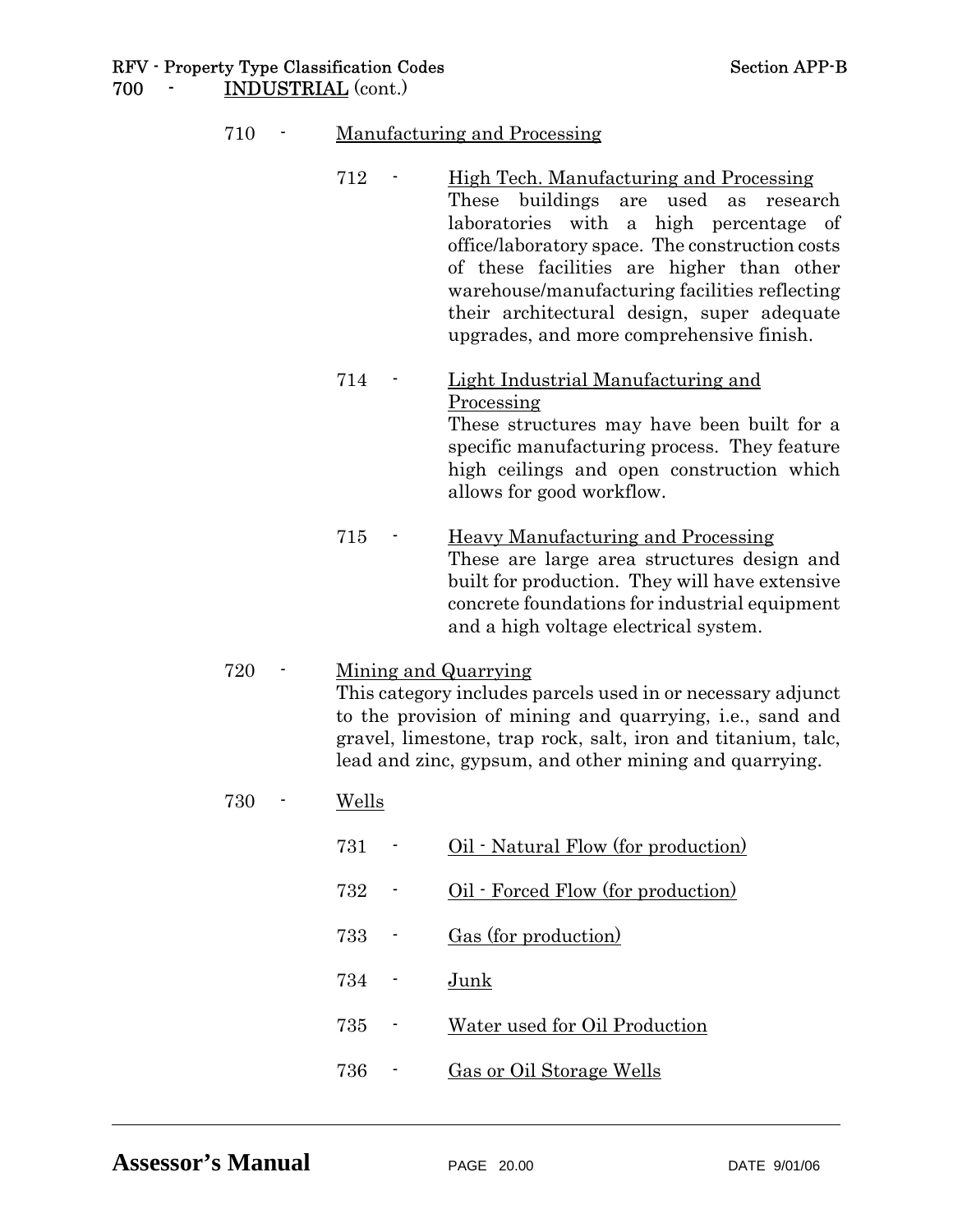#### RFV - Property Type Classification Codes Section APP-B 700 - <u>INDUSTRIAL</u> (cont.)

| 740 | $\blacksquare$ | <b>Industrial Product Pipelines</b><br>Pipelines used by nonutility companies, and not in Special<br>Franchise. |                          |                    |
|-----|----------------|-----------------------------------------------------------------------------------------------------------------|--------------------------|--------------------|
|     |                | 741 -                                                                                                           |                          | $\frac{Gas}{2}$    |
|     |                | $742 -$                                                                                                         |                          | <u>Water</u>       |
|     |                | 743 -                                                                                                           |                          | <b>Brine</b>       |
|     |                | 744 -                                                                                                           |                          | Petroleum Products |
|     |                | 749                                                                                                             | $\overline{\phantom{a}}$ | Other              |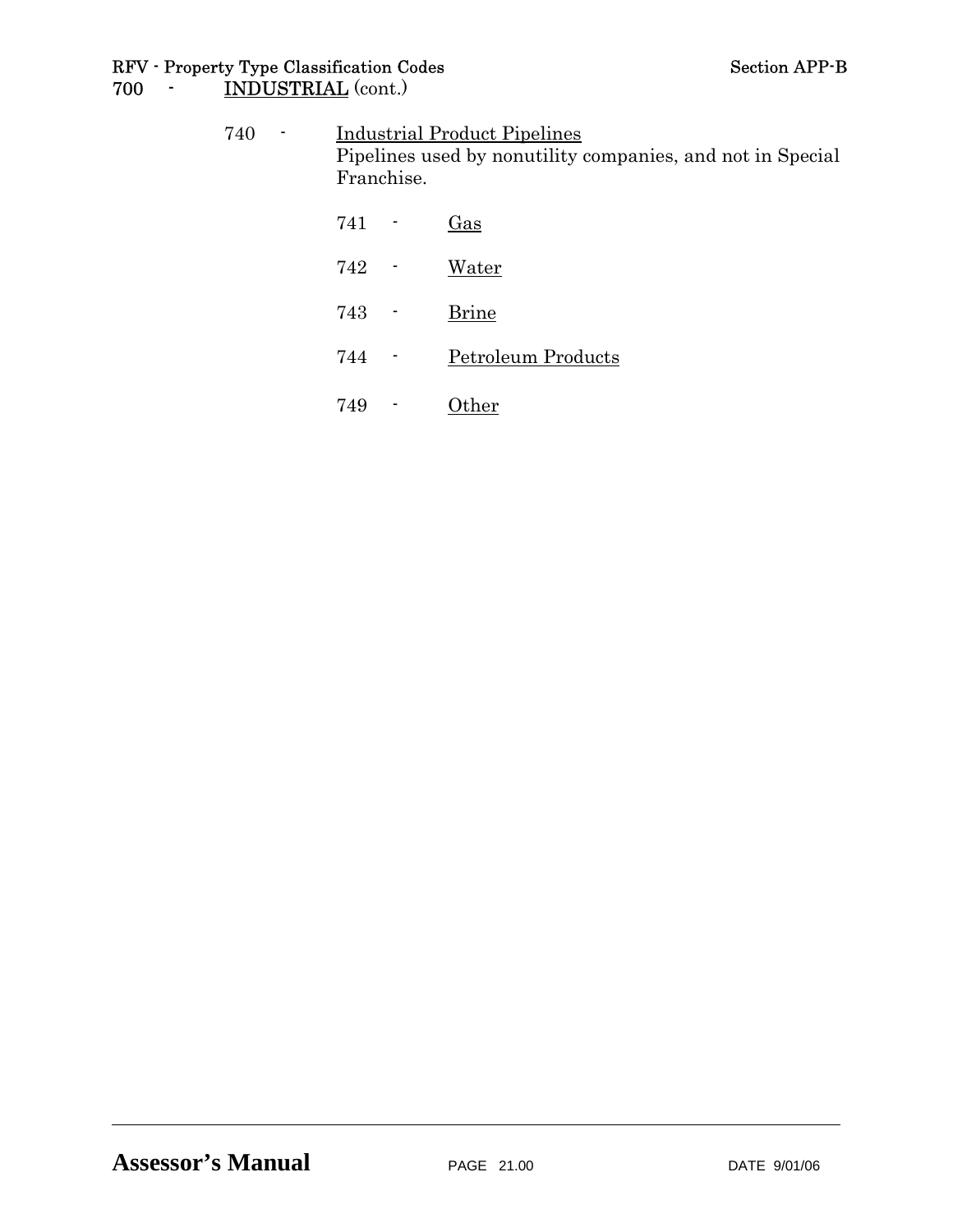#### 800 - PUBLIC SERVICES

This category includes, but is not limited to, parcels used in or as a necessary adjunct to the provision of public services. Therefore, a parcel which includ a building used principally by a telephone company for accounting or customer billing should be coded in this category.

Similarly, parcels which are used to store, garage or repair motor vehicles and/or equipment used in providing these public utility services should be coded in the appropriate division below.

| 820 |  | Water |
|-----|--|-------|
|-----|--|-------|

| 821 | Flood Control<br>Land used for the accumulation, storage or<br>diversion of water for flood control purposes<br>only.                                                                                              |
|-----|--------------------------------------------------------------------------------------------------------------------------------------------------------------------------------------------------------------------|
| 822 | <b>Water Supply</b><br>Land used for the accumulation, storage,<br>transmission or distribution of water for<br>purposes other than flood control or production<br>of electricity (e.g., aqueducts and pipelines). |
| 823 | Water Treatment Facilities                                                                                                                                                                                         |
| 826 | Water Transmission - Improvements                                                                                                                                                                                  |
| 827 | Water Transmission - Outside Plant                                                                                                                                                                                 |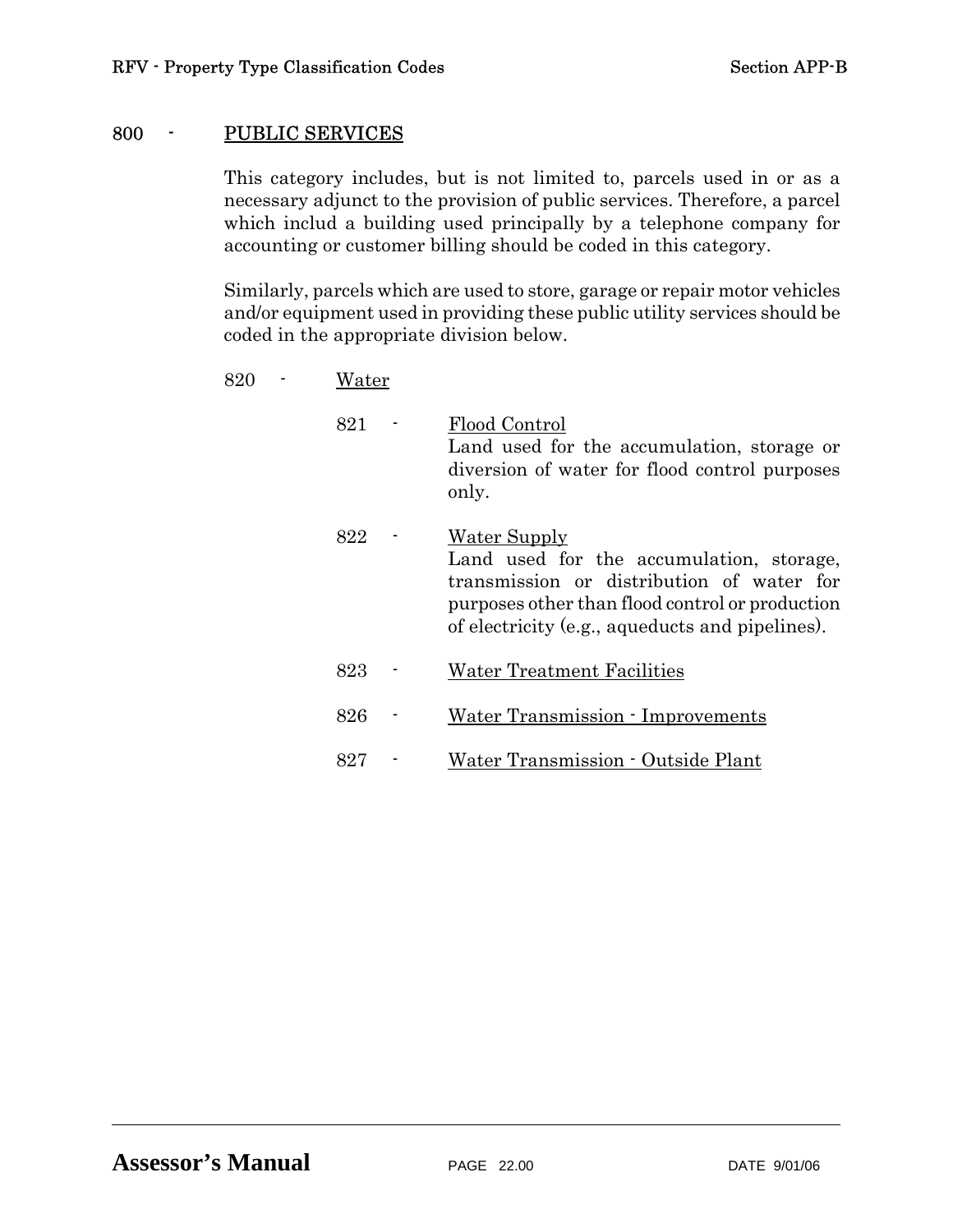# 800 - PUBLIC SERVICES (cont.)

| 830 | Communication<br>Includes all telephones, telecommunications, telegraph, |                |                                                                                                                                                                                                                                                                                                                                                               |  |
|-----|--------------------------------------------------------------------------|----------------|---------------------------------------------------------------------------------------------------------------------------------------------------------------------------------------------------------------------------------------------------------------------------------------------------------------------------------------------------------------|--|
|     | radio, television and CATV property.                                     |                |                                                                                                                                                                                                                                                                                                                                                               |  |
|     | 831                                                                      |                | <u>Telephone</u><br>Telephone<br>and telecommunications<br>land,<br>buildings, towers, antennae, etc.,<br>except<br>cellular telephone towers - see 837                                                                                                                                                                                                       |  |
|     | 832                                                                      |                | <u>Telegraph</u>                                                                                                                                                                                                                                                                                                                                              |  |
|     | 833                                                                      |                | Radio                                                                                                                                                                                                                                                                                                                                                         |  |
|     | 834                                                                      |                | Television other than Community Antenna<br><b>Television</b>                                                                                                                                                                                                                                                                                                  |  |
|     | 835                                                                      |                | <b>Community Antenna Television CATV</b><br>Facility<br>CATV land, buildings, antennae, towers, etc.                                                                                                                                                                                                                                                          |  |
|     | 836                                                                      |                | Telephone Outside Plant<br>Poles, wires, cable, etc.                                                                                                                                                                                                                                                                                                          |  |
|     | 837                                                                      |                | Cellular Telephone Towers                                                                                                                                                                                                                                                                                                                                     |  |
| 840 |                                                                          | Transportation |                                                                                                                                                                                                                                                                                                                                                               |  |
|     | 841                                                                      |                | <b>Motor Vehicle</b><br>Land used in the provision of transportation<br>services by motor vehicles (e.g., bus terminals,<br>garages, truck terminals<br>taxicab<br>and<br>warehouses, etc.). Does not include public<br>highways, bridges, tunnels, subways and<br>property used in the maintenance (except by<br>persons providing transportation services), |  |

manufacture and sale of motor vehicles.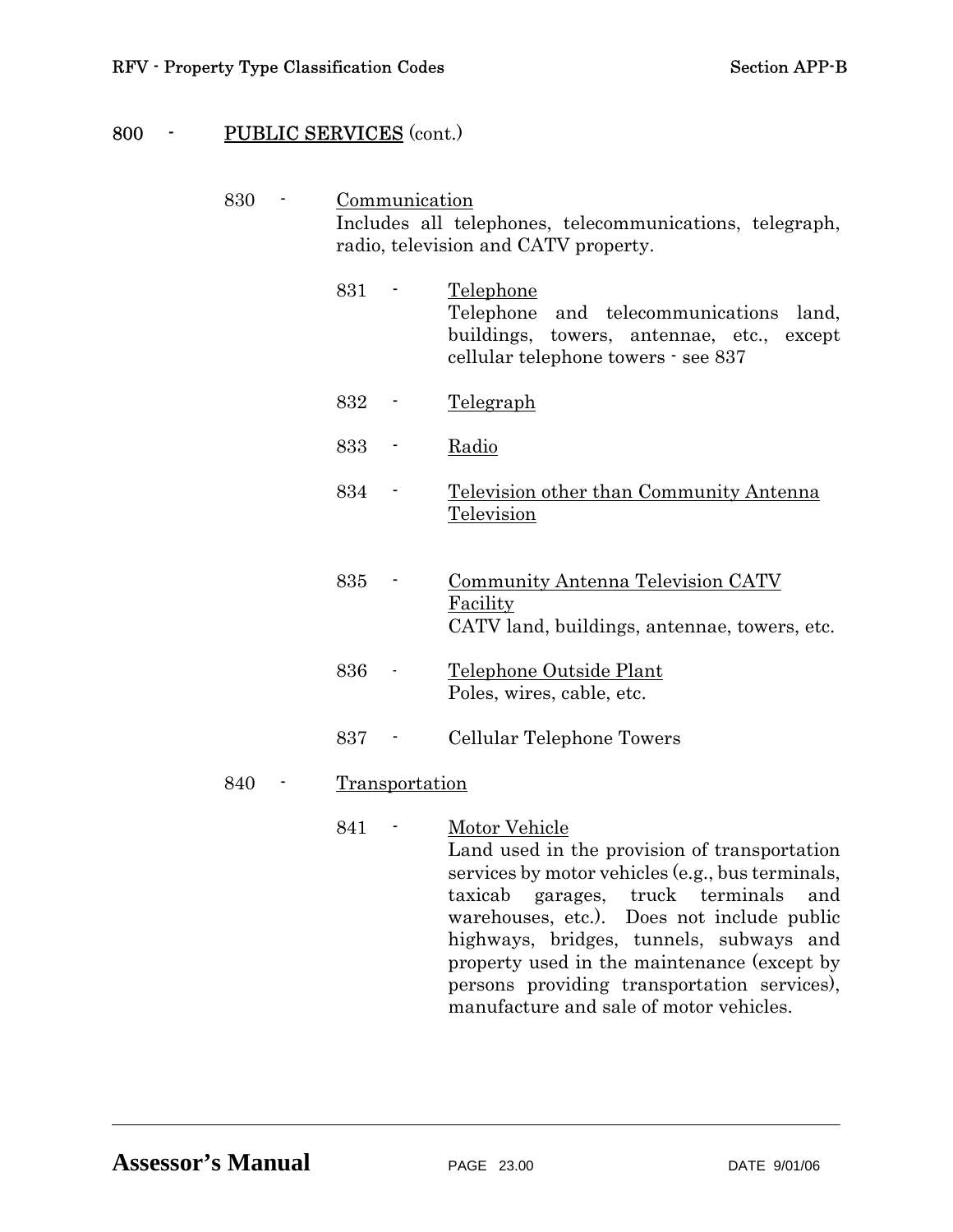# 800 - PUBLIC SERVICES (cont.)

|     | 842 |                       | <b>Ceiling Railroad</b><br>Real property for which the State Board<br>establishes the maximum taxable assessed<br>value.                                                                                                    |
|-----|-----|-----------------------|-----------------------------------------------------------------------------------------------------------------------------------------------------------------------------------------------------------------------------|
|     | 843 |                       | <b>Nonceiling Railroad</b>                                                                                                                                                                                                  |
|     | 844 |                       | <u>Air</u>                                                                                                                                                                                                                  |
|     | 845 |                       | <u>Water</u><br>Land used for water transportation (e.g.,<br>canal).                                                                                                                                                        |
|     | 846 |                       | Bridges, Tunnels and Subways                                                                                                                                                                                                |
|     | 847 |                       | Pipelines<br>Pipelines used by utility companies for the<br>transportation of petroleum products.                                                                                                                           |
|     |     |                       | NOTE:<br>This code will be deleted once the<br>Utility Company Assessment<br>Roll Standards (UCARS) have<br>adopted. After that the<br>been<br>appropriate Pipeline designation<br>should be chosen from the 740<br>series. |
| 850 |     | <b>Waste Disposal</b> | Does not include facilities used exclusively for the disposal<br>of waste from an industrial process, which should be coded<br>as industrial property.                                                                      |
|     | 851 |                       | <b>Solid Wastes</b><br>Incinerators and waste compacting facilities.<br>Does not include landfills and dumps (see code<br>852).                                                                                             |
|     | 852 |                       | <b>Landfills and Dumps</b>                                                                                                                                                                                                  |
|     | 853 |                       | <b>Sewage Treatment and Water Pollution</b><br><b>Control</b>                                                                                                                                                               |
|     | 854 |                       | <b>Air Pollution Control</b>                                                                                                                                                                                                |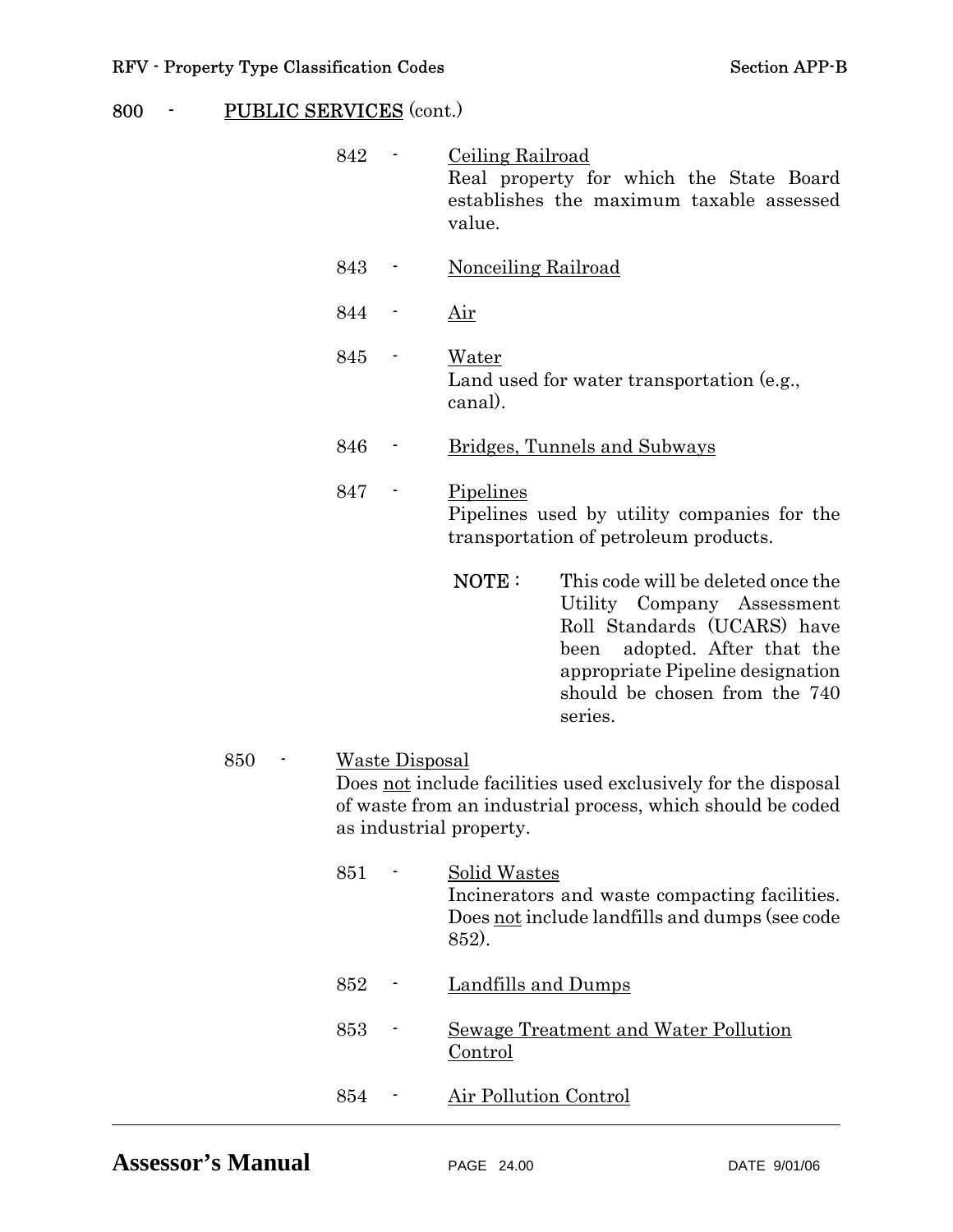# 800 - PUBLIC SERVICES (cont.)

| 860 | Special Franchise Property |                                                                                                                                                                                                                                  |  |
|-----|----------------------------|----------------------------------------------------------------------------------------------------------------------------------------------------------------------------------------------------------------------------------|--|
|     | assessments.               | Real property for which the State Board establishes                                                                                                                                                                              |  |
|     | 861                        | Electric and Gas                                                                                                                                                                                                                 |  |
|     | 862                        | <u>Water</u>                                                                                                                                                                                                                     |  |
|     | 866                        | Telephone                                                                                                                                                                                                                        |  |
|     | 867                        | Miscellaneous                                                                                                                                                                                                                    |  |
|     | 868                        | Pipelines                                                                                                                                                                                                                        |  |
|     | 869                        | Television                                                                                                                                                                                                                       |  |
| 870 | Electric and Gas           |                                                                                                                                                                                                                                  |  |
|     | 871                        | <b>Electric and Gas Facilities</b><br>General electric and gas facilities, buildings,<br>and land including offices, garages, service<br>centers, etc.                                                                           |  |
|     | 872                        | Electric SubStation                                                                                                                                                                                                              |  |
|     |                            | Electric Power Generation Facilities<br>Includes all land and facilities associated with electric<br>generating stations, i.e. power plant equipment, reservoirs,<br>dams, power house, penstock pipe, waterway structures, etc. |  |
|     | 873                        | Gas Measuring and Regulation Station                                                                                                                                                                                             |  |
|     | 874                        | Electric Power Generation Facility - Hydro                                                                                                                                                                                       |  |
|     | 875                        | Electric Power Generation Facility · Fossil<br><u>Fuel</u>                                                                                                                                                                       |  |
|     | 876                        | Electric Power Generation Facility - Nuclear                                                                                                                                                                                     |  |
|     | 877                        | Electric Power Generation Facility • Other<br><u>Fuel</u>                                                                                                                                                                        |  |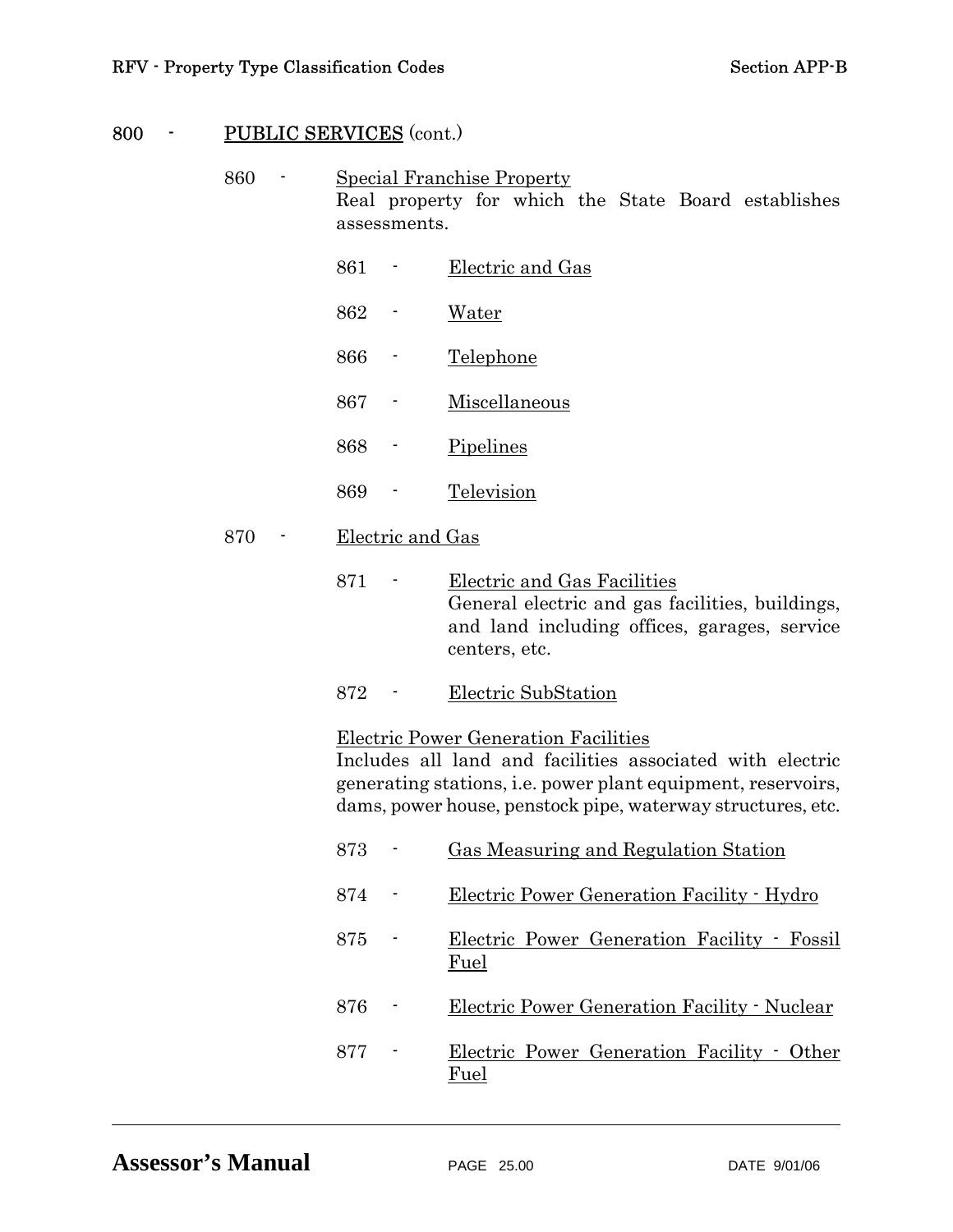# 800 - PUBLIC SERVICES

| 880 | ٠ | Electric and Gas Transmission and Distribution |  |                                                  |  |
|-----|---|------------------------------------------------|--|--------------------------------------------------|--|
|     |   | 882                                            |  | Electric Transmission Improvement                |  |
|     |   | 883.                                           |  | Gas Transmission Improvement                     |  |
|     |   | 884                                            |  | Electric Distribution - Outside Plant Property   |  |
|     |   | 885                                            |  | <b>Gas Distribution - Outside Plant Property</b> |  |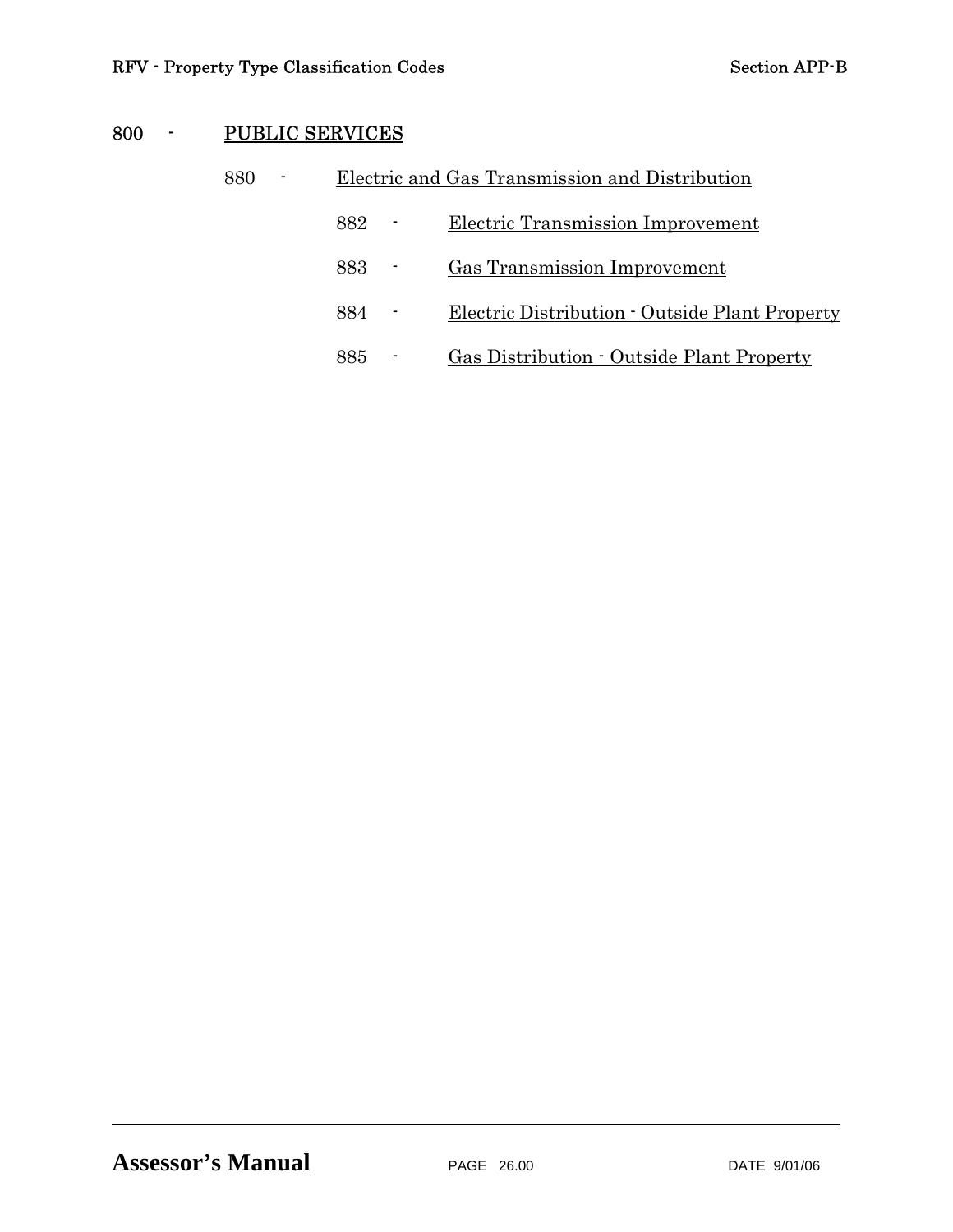#### 900 - WILD, FORESTED, CONSERVATION LANDS AND PUBLIC PARKS

- 910 Private Wild and Forest Lands except for Private Hunting and Fishing Clubs This division includes all private lands which are associated with forest land areas that do not conform to any other property type classification, plus plantations and timber tracts having merchantable timber.
	- 911 Forest Land Under Section 480 of the Real Property Tax Law
	- 912 Forest Land Under Section 480-a of the Real Property Tax Law
- 920 Private Hunting and Fishing Clubs

## 930 - State Owned Forest Lands

- 931 State Owned Land (Forest Preserve) in the Adirondack or Catskill Parks Taxable Under Section 532-a of the Real Property Tax Law
- 932 State Owned Land Other Than Forest Preserve Covered Under Section 532-b, c, d, e, f, or g of the Real Property Tax Law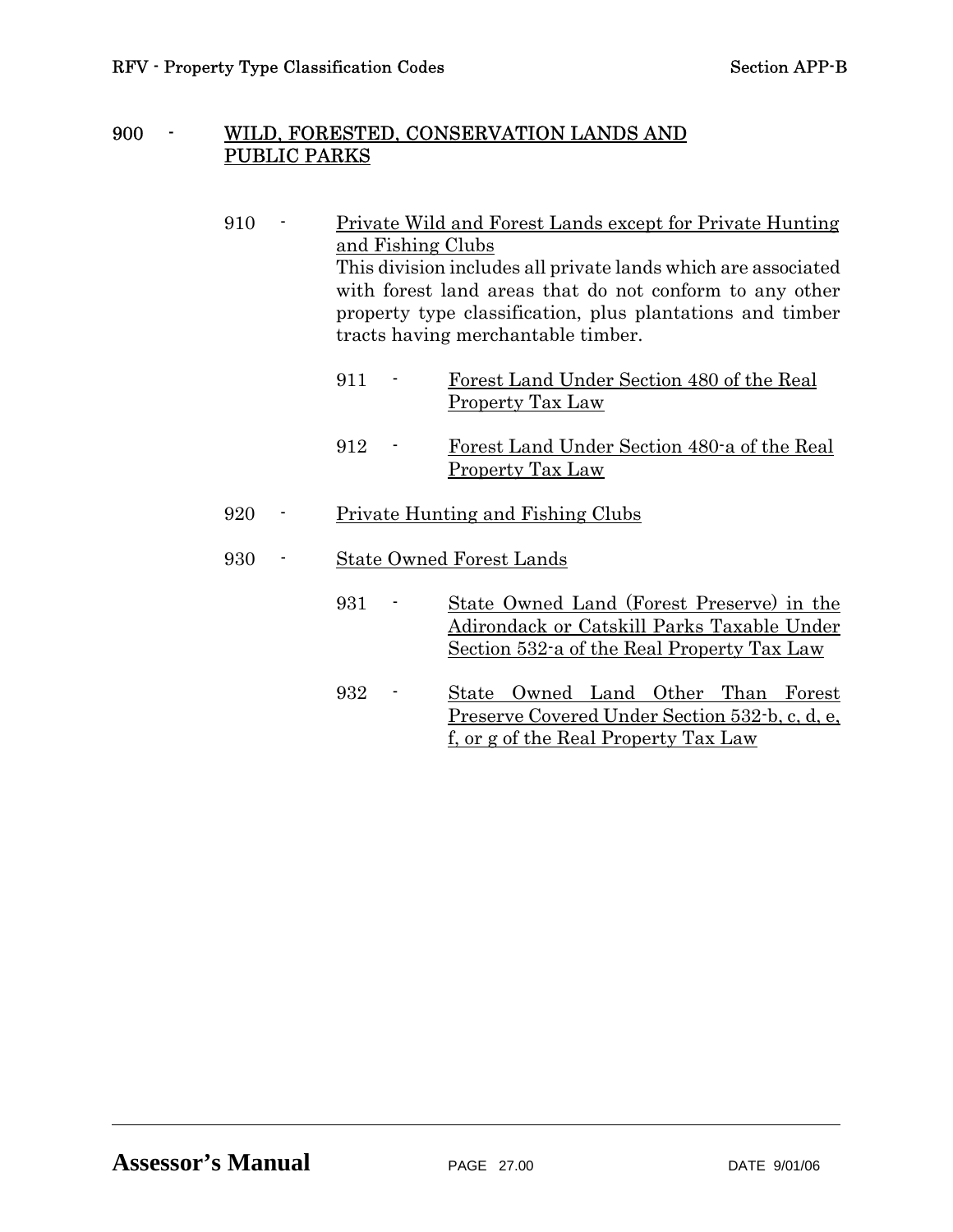#### 900 - WILD, FORESTED, CONSERVATION LANDS AND PUBLIC PARKS (cont.)

- 940 Reforested Land and Other Related Conservation Purposes 941 - State Owned Reforested Land Taxable Under Sections 534 and 536 of the Real Property Tax Law 942 - County Owned Reforested Land 950 - Hudson River and Black River Regulating District Land 960 - Public Parks 961 - State Owned Public Parks, Recreation Areas, and Other Multiple Uses 962 - County Owned Public Parks and Recreation Areas 963 - City/Town/Village Public Parks and Recreation Areas 970 - Other Wild or Conservation Lands 971 - Wetlands, Either Privately or Governmentally Owned, Subject to Specific Restrictions as to Use 972 - Land Under Water, Either Privately or Governmentally Owned (other than residential - more properly classified as code 315)
- 980 Taxable State Owned Conservation Easements